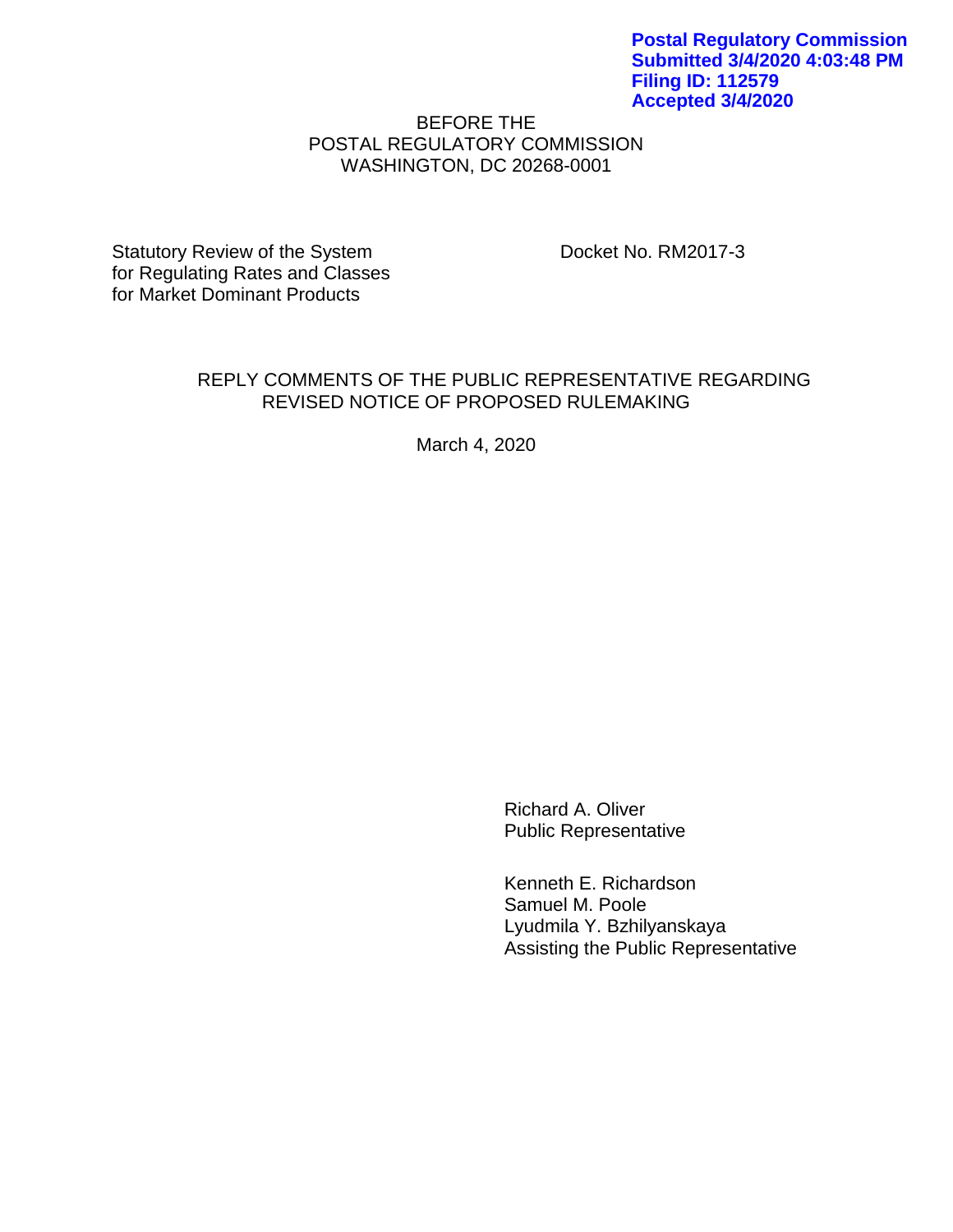# **TABLE OF CONTENTS**

| $\mathbf{L}$ |                                                           |                                                                                                                                                                                |                                                                                                                                                                               |  |  |  |
|--------------|-----------------------------------------------------------|--------------------------------------------------------------------------------------------------------------------------------------------------------------------------------|-------------------------------------------------------------------------------------------------------------------------------------------------------------------------------|--|--|--|
| II.          | THE PRICE CAP ADJUSTMENTS DO NOT CONSTITUTE ABROGATION OF |                                                                                                                                                                                |                                                                                                                                                                               |  |  |  |
| III.         |                                                           | THE PROPOSED SUPPLEMENTAL RATE AUTORITY MECHANISMS ARE<br>INTENDED TO PERMIT THE RECOVERY OF COSTS IMPOSED ON THE<br>POSTAL SERVICE BY EXOGENOUS FACTORS AND ARE NOT BARRED BY |                                                                                                                                                                               |  |  |  |
| IV.          |                                                           |                                                                                                                                                                                | THE COMMISSION MUST CAREFULLY CONSIDER OBJECTIONS TO THE<br>COMMISSION'S PROPOSED SUPPLEMENTAL RATE AUTHORITIES AND<br>MAKE ADJUSTMENTS AS NECESSARY TO ENSURE IMPLEMENTATION |  |  |  |
|              | Α.                                                        |                                                                                                                                                                                |                                                                                                                                                                               |  |  |  |
|              |                                                           | 1.                                                                                                                                                                             | Claims That The Density Rate Adjustment Is Theoretically Flawed                                                                                                               |  |  |  |
|              |                                                           | 2.                                                                                                                                                                             | Modifications to the Commission's Density Rate Authority Formula<br>Can Limit Adjustments to Uncontrollable Volume Losses 9                                                   |  |  |  |
|              |                                                           | 3.                                                                                                                                                                             | Cumulative Impacts Need to Be Considered and Mitigated 10                                                                                                                     |  |  |  |
|              |                                                           | 4.                                                                                                                                                                             | The Alleged Lack of a Rational Connection Between Declining                                                                                                                   |  |  |  |
|              | В.                                                        |                                                                                                                                                                                | Supplemental Rate Authority for Statutory Retirement Obligations  18                                                                                                          |  |  |  |
|              |                                                           | 1.                                                                                                                                                                             |                                                                                                                                                                               |  |  |  |
|              |                                                           | 2.                                                                                                                                                                             | Alleged Theoretical Deficiencies in the Proposal  20                                                                                                                          |  |  |  |
|              |                                                           | 3.                                                                                                                                                                             | Adjustment to Account for Alleged \$3.1 Billion Already in Rates 21                                                                                                           |  |  |  |
|              |                                                           | 4.                                                                                                                                                                             |                                                                                                                                                                               |  |  |  |
|              |                                                           | 5.                                                                                                                                                                             |                                                                                                                                                                               |  |  |  |
|              |                                                           | 6.                                                                                                                                                                             | Alleged Failure to Have an Impact on the Postal Service's Financial                                                                                                           |  |  |  |
|              |                                                           | 7 <sub>1</sub>                                                                                                                                                                 | Alleged Absence of Any Need for the Additional Rate Authority  26                                                                                                             |  |  |  |
| V.           |                                                           |                                                                                                                                                                                | COMMISSION'S PROPOSALS TO ADDRESS NON-COMPENSATORY                                                                                                                            |  |  |  |
| VI.          |                                                           |                                                                                                                                                                                |                                                                                                                                                                               |  |  |  |
| VII.         | A REVIEW OF THE MARKET DOMINANT SYSTEM SHOULD COMMENCE IN |                                                                                                                                                                                |                                                                                                                                                                               |  |  |  |
| VIII.        |                                                           |                                                                                                                                                                                |                                                                                                                                                                               |  |  |  |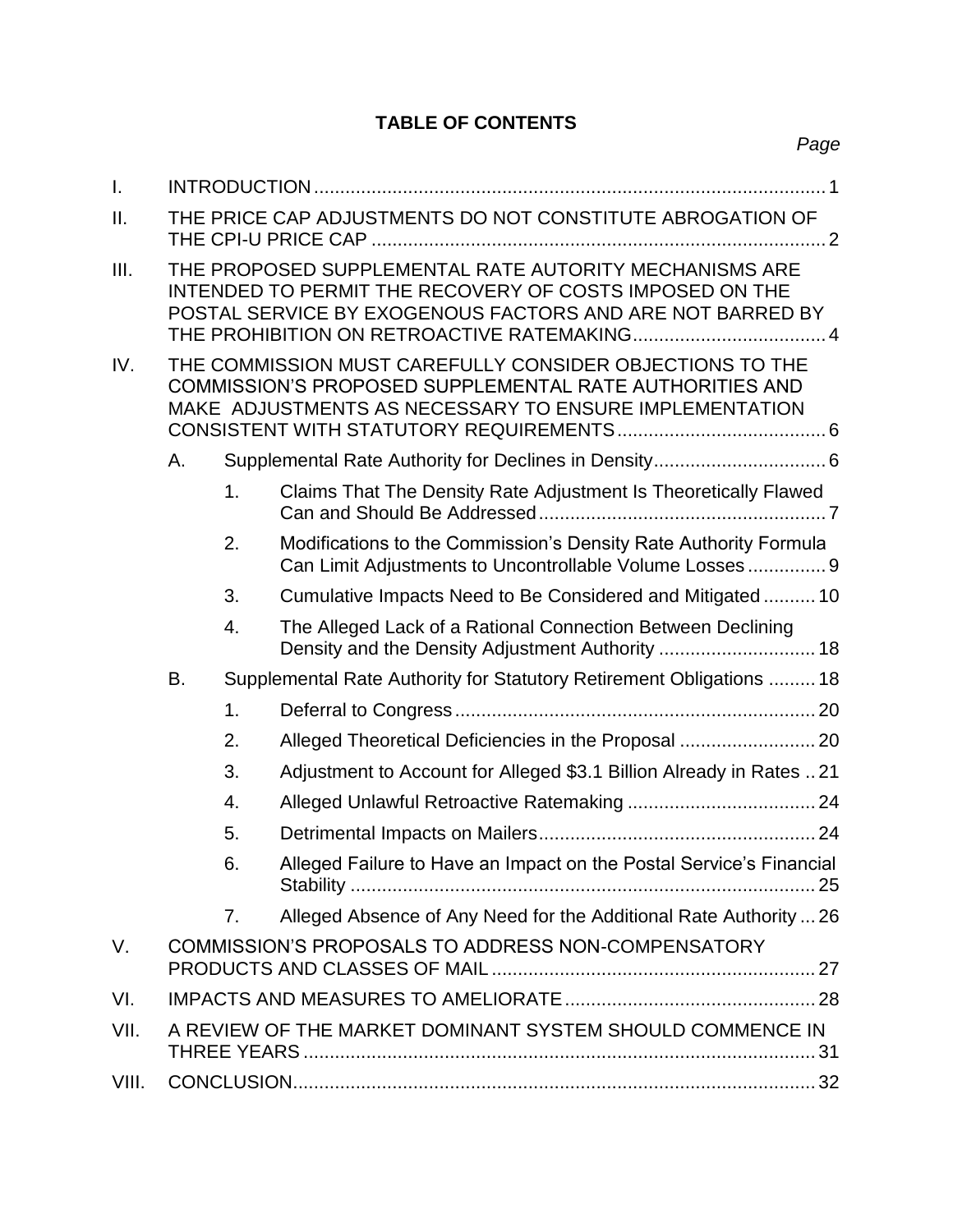On February 3, 2020, the Public Representative filed comments on the Commission's revised proposal to modify the system for regulating rates and classes of market dominant products.<sup>1</sup> Pursuant to Order No. 5337,<sup>2</sup> the Public Representative files these reply comments in response to the comments of other participants.

#### <span id="page-2-0"></span>I. INTRODUCTION

 $\overline{a}$ 

Throughout this proceeding, the Public Representative has advocated retention of the CPI-U price cap and has supported the Commission's assertion of its statutory authority to modify the cap. The Public Representative has also consistently urged the Commission to base modifications of the price cap on well-established price cap principles as discussed in the declarations of experts.<sup>3</sup>

The price cap principles relied upon by the Public Representative support adjustments to the cap for exogenous factors that are, by definition, outside the Postal Service's control. Two of the exogenous factors requiring adjustment of the price cap are declining demand for postal services and certain specific statutorily mandated payments for employees' retirement benefits. $4$  Price cap principles also permit periodic corrections to the price cap that address the chronic revenue shortfalls from noncompensatory products and mail classes.

 $1$  Comments of the Public Representative on Revised Notice of Proposed Rulemaking, February 3, 2020 (2020 PR Comments).

 $2$  Order No. 5337, Revised Notice of Proposed Rulemaking, December 5, 2019 (Order No. 5337 or RNOPR). In its notice, the Commission designated the undersigned to serve as Public Representative. Order No. 5337 at 277.

 $3$  A complete list of the declarations submitted by the Public Representative in this proceeding is attached as Appendix A to these comments.

 $<sup>4</sup>$  In its current proposal, the Commission has identified increases in delivery points as an</sup> additional exogenous factor driving increased costs. RNOPR at 71.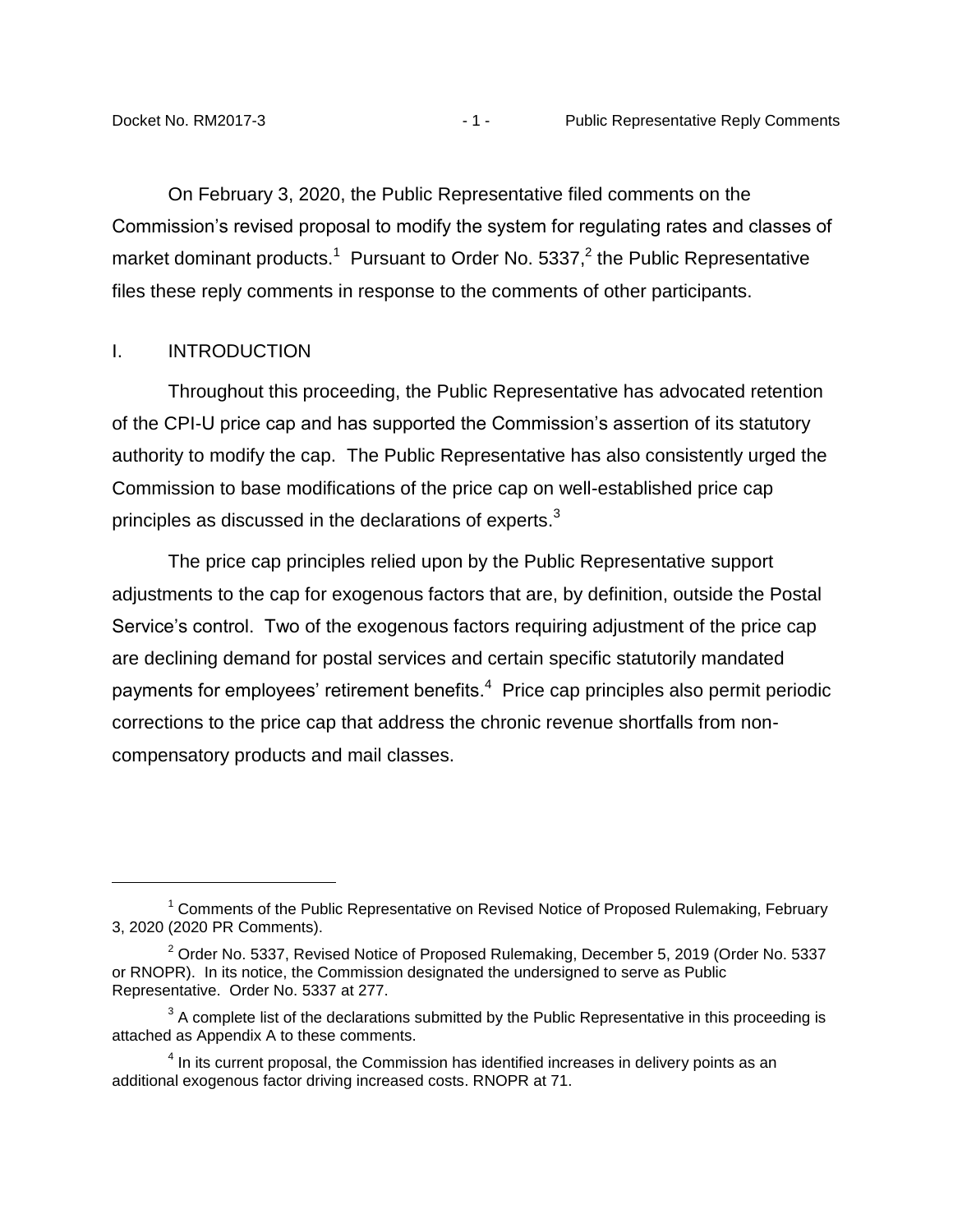The Public Representative's reply comments address (1) claims by other commenters that the Commission's proposals are inconsistent with price cap principles or otherwise unlawful: (2) issues raised by opponents of supplemental rate authority for declines in mail density; (3) issues raised by commenters who challenge the proposed supplemental rate authority for actuarially determined retirement obligations; (4) objections to rate adjustments and rate resets for non-compensatory products; (5) arguments regarding the potential impacts of the proposed price cap adjustments; and (6) arguments that the proposed modifications will not achieve the statutory objectives that the Commission is required to observe. Finally, these comments reassert the need, in light of the comments by other participants, for commencing the next Commission review of the market dominant rate system in three years.

## <span id="page-3-0"></span>II. THE PRICE CAP ADJUSTMENTS DO NOT CONSTITUTE ABROGATION OF THE CPI-U PRICE CAP

The Public Representative agrees with Joint Commenters $^5$  and others that the Postal Service's market dominant products and services require continued application of the CPI-U price cap.<sup>6</sup> However, he disagrees with their claims that adjustments of the price cap constitute an unlawful "elimination" or "abrogation" of that cap. *E.g.* Joint Commenters at 92 ("Nor may it [the Commission] amend the system to abrogate the CPI cap.").

The CPI-U cap would not be eliminated and the types of proposed adjustments fall within traditional price cap theory as it was presented to Congress during the legislative sessions leading up to the enactment of the PAEA. In fact, an entire hearing

<sup>5</sup> Comments of the Alliance of Nonprofit Mailers, *et al.*, February 3, 2020, at 85-86 (Joint Commenters).

 $6$  Throughout this proceeding, the Public Representative has advocated continued implementation of the price cap. E.g., Comments of the Public Representative, March 20, 2017, at 30 (2017 PR Comments).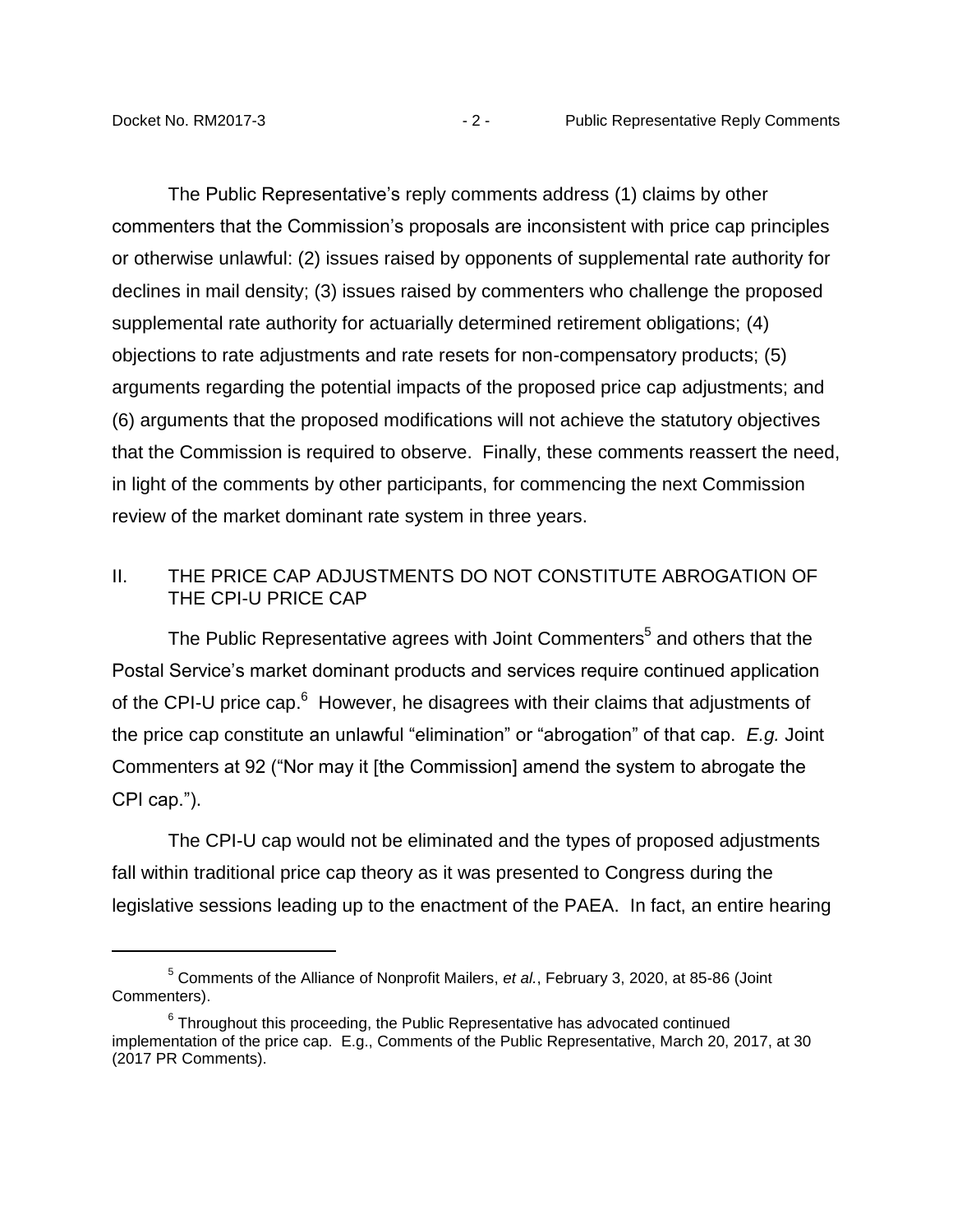before the House Committee on Government Operation and Oversight received testimony from six witnesses on the theory of price-cap regulation.

In the declarations accompanying the Public Representative's comments earlier in this proceeding, Dr. John Kwoka and Dr. Robert Wilson discussed traditional types of adjustments to price caps, including CPI-U price caps.<sup>8</sup> One such adjustment, an X-Factor adjustment, can be used to reflect the annual rate of change in a company's productivity relative to economy-wide productivity. $9$  A second type of price cap adjustment, a Y-Factor adjustment, can be made for certain regulatory costs that are expected to be passed on to customers dollar-for-dollar. Kwoka/Wilson Decl. at 8. A third type of adjustment, a Z-Factor adjustment, can be made for costs that a firm is responsible for covering but which are outside its control.<sup>10</sup> Both Y-Factors and Z-Factors are exogenous to the firm and, because they are not under its control, are not subject to efforts at efficiencies. *Id.* 

The adjustments described by Dr. Kwoka, Dr. Wilson, and Dr. Brennan are the types of adjustments now being proposed by the Commission. The supplemental rate authority proposed by the Commission for declining mail density and statutorily mandated payments for retirement obligations are both Z-Factor adjustments.

 $^7$  One of the witnesses who appeared at the April 16, 1997 hearing was Dr. John Kwoka, whose sworn Declaration for this proceeding accompanies these comments. *Hearing Before the Subcomm. on*  the Postal Service of the H. Comm. on Government Oversight and Reform, 105<sup>th</sup> Cong. 33-51 (April 16, 1997). (Kwoka Congressional Testimony).

<sup>&</sup>lt;sup>8</sup> Declaration of John Kwoka, March 1, 2017 (Kwoka Decl.); Declaration of John Kwoka and Robert Wilson, March 1, 2018, at 8 (Kwoka/Wilson Decl.).

 $9$  Companies whose productivity is exceeds those in the general economy as a whole have negative X factors. Responses by John E. Kwoka, Jr. to Questions Pursuant to Hearings on H.R. 22, Response to Question 2(a), July 1, 1997, as reprinted in *Hearing Before the Subcomm. On the Postal*  Service of the H. Comm. On Government Oversight and Reform, 105<sup>th</sup> Cong. At 156 (April 16, 1997) (Kwoka Congressional Testimony). Adjustments for the X-Factor can be negative, zero, or positive. The CPI-U cap established by the PAEA had no X-Factor adjustment, or, in other words, it had an X-Factor adjustment of zero.

<sup>&</sup>lt;sup>10</sup> *Id.*; Supplemental Declaration of Timothy J. Brennan for the Public Representative, March 1, 2018 (Brennan Supp. Decl.).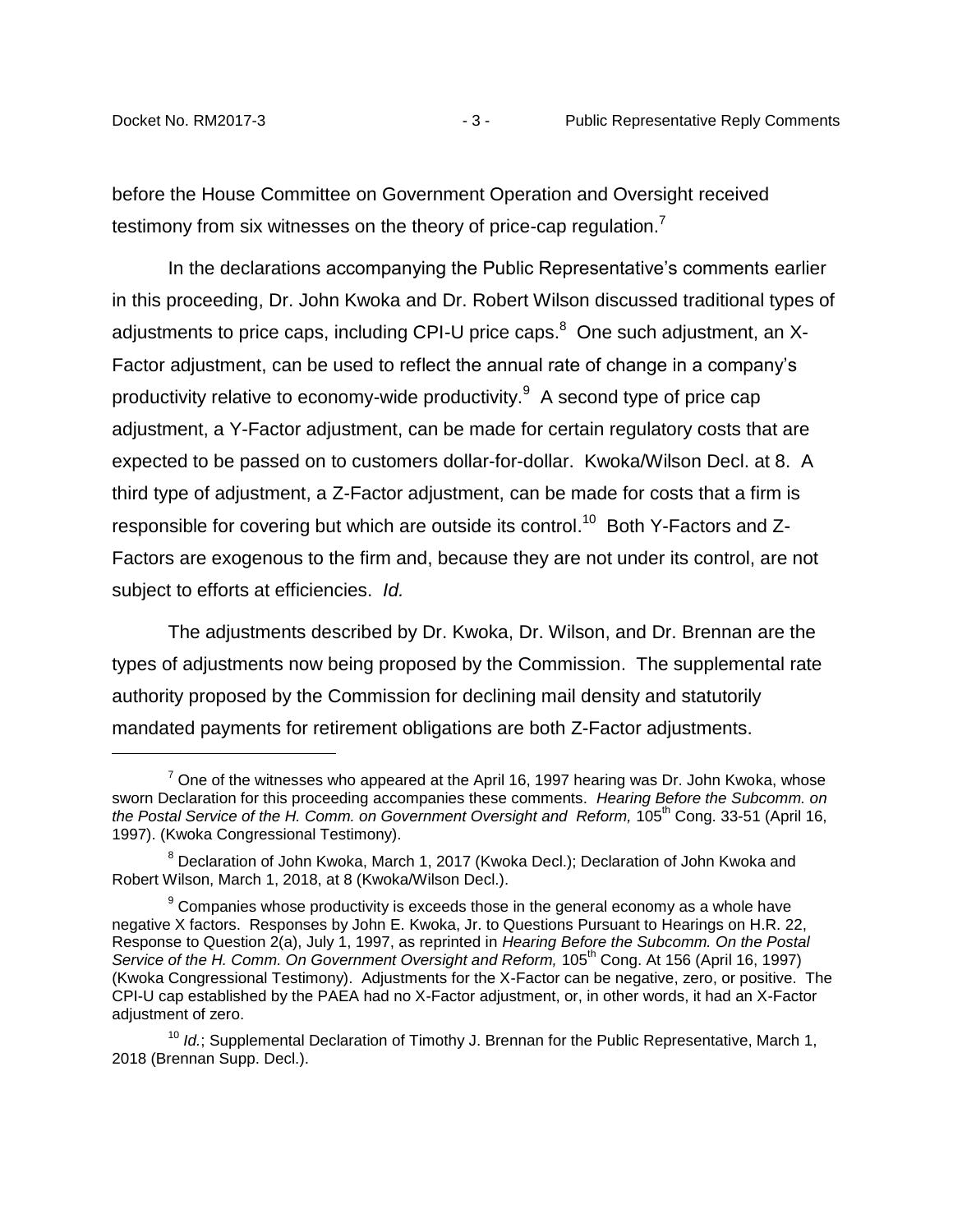Neither X-Factor adjustments, Y-Factor adjustments, nor Z-Factor adjustments are precluded by 39 U.S.C. § 3622(d)(3). Nor is the adjustment proposed by the Public Representative for non-compensatory products and mail classes. In fact, the only adjustments to the CPI-U price cap that are expressly excluded are adjustments for seasonal variations. *See* 39 U.S.C. § 3622(d)(1) ("The system for regulating rates and classes for market-dominant products shall—(A) include an annual limitation on the percentage changes in rates…unadjusted for seasonal variation over the most recent available 12-month period….").

The need for adjustments to price caps arises from the fact that price cap formulae are based upon predictions of costs and, over time, divergences between prices and costs are inevitable. *Id.* at 9. For this reason, price cap systems are subject to periodic review and adjustment. *Id.* Other reasons for review and adjustment include defects in the original plan, changed circumstances, and unforeseen issues. *Id.* at 4-5.

Established price cap principles generally call for a review of the price cap system every 4 to 5 years. Kwoka Decl. at 9. Such reviews are conducted to ensure that the price cap plan is adjusting "the level of price[s] to reflect the changes over time in the economic factors that cause underlying costs to change." *Id.* Without periodic reviews and adjustments to the plan, it can produce "windfalls or shortfalls that compromise plan objectives…" *Id.* The general rule of periodic plan reviews on a 4 to 5 year cycle is subject to exceptions when required by specific circumstances.

## <span id="page-5-0"></span>III. THE PROPOSED SUPPLEMENTAL RATE AUTORITY MECHANISMS ARE INTENDED TO PERMIT THE RECOVERY OF COSTS IMPOSED ON THE POSTAL SERVICE BY EXOGENOUS FACTORS AND ARE NOT BARRED BY THE PROHIBITION ON RETROACTIVE RATEMAKING

Both the proposed adjustment for declines in mail density and the proposed adjustment for retirement obligations are intended to permit the recovery of uncontrollable costs. Joint Commenters seeks to characterize the recovery mechanisms as mechanisms for the recovery of "cost-control shortfalls through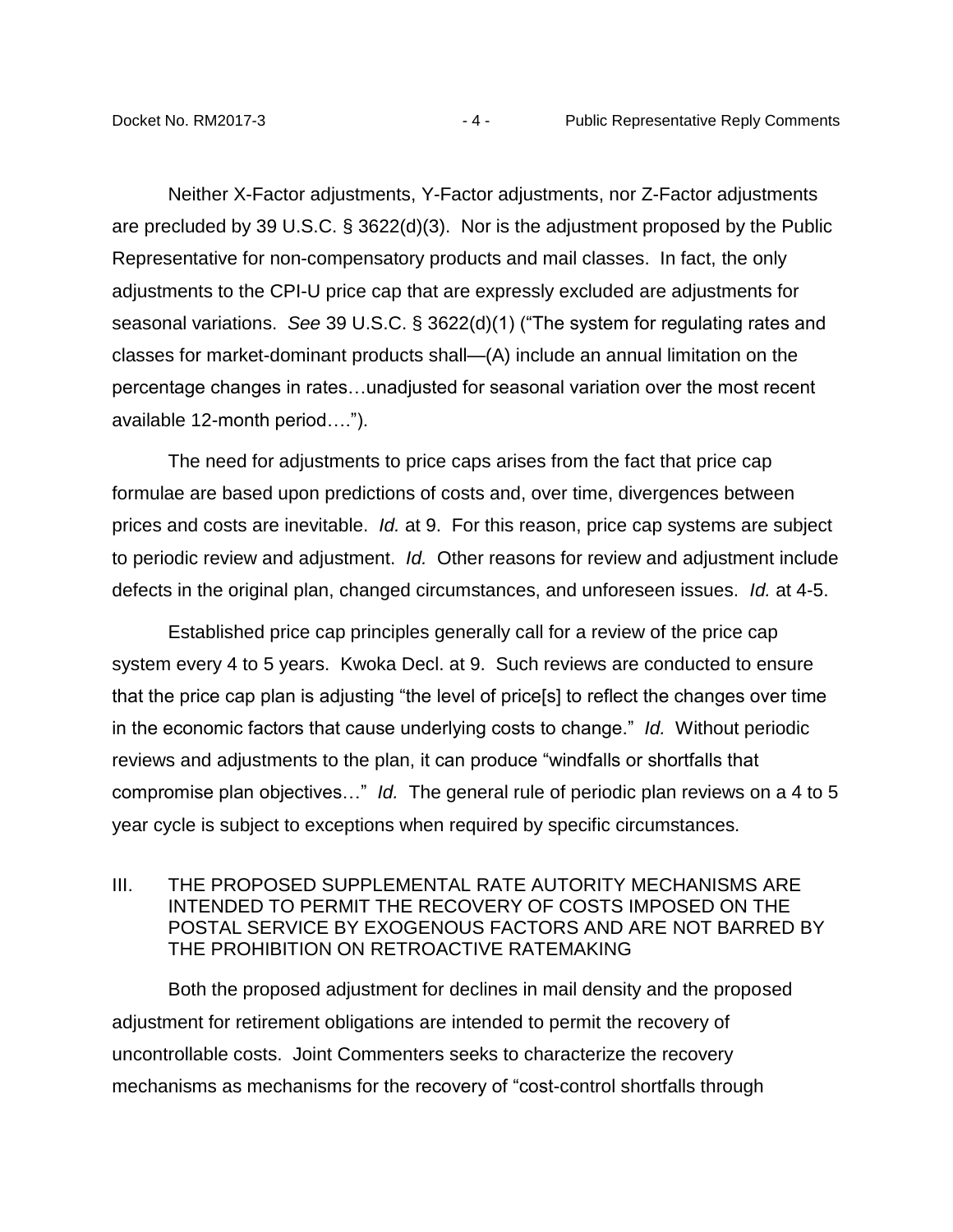excessive pricing." Joint Commenters at 17. This is, of course, incorrect. The costs that are to be recovered are not costs that can be controlled through cost-control measures. The density declines, for which recovery may be sought, are declines due to exogenous factors, such as migration to digital forms of communication or changing societal preferences. The costs associated with those declines are uncontrollable. The retirement obligations for which recovery could be sought are also uncontrollable.

Nor does the prohibition on retroactive ratemaking recognized by the courts in the cases cited by Joint Commenters prohibit the Commission from adopting a properly designed supplemental rate authority mechanism. Indeed, one of the cases cited by Joint Commenters expressly recognizes the distinction between impermissible retroactive ratemaking and permissible rate adjustment mechanisms that use formulae of which customers are aware and which specify cost components with variables that change over time, In *Old Dominion Electric Cooperative v. FERC,* 892 F.3d 1223, 1231 (D.C. Cir. 2018), the Court explained that:

> …no violation of the filed rate doctrine occurs when 'buyers are on adequate [advance] notice that resolution of some specific issue may cause a later adjustment to the rate being collected at the time of service." [citation omitted] When the very terms of the filed rate warn customers, at the time they contract for service, that the price charged will fluctuate based on an identified formula with specified cost drivers, then the rate is allowed to change when fluctuations in those cost drivers occur. That after all, is how formulae work. And that comports with the filed rate doctrine because the rate changes are foreordained, not retroactive.

The existing price cap, with its provisions for price cap adjustments based on past period changes in the CPI-U, is itself an example of a lawful rate adjustment mechanism.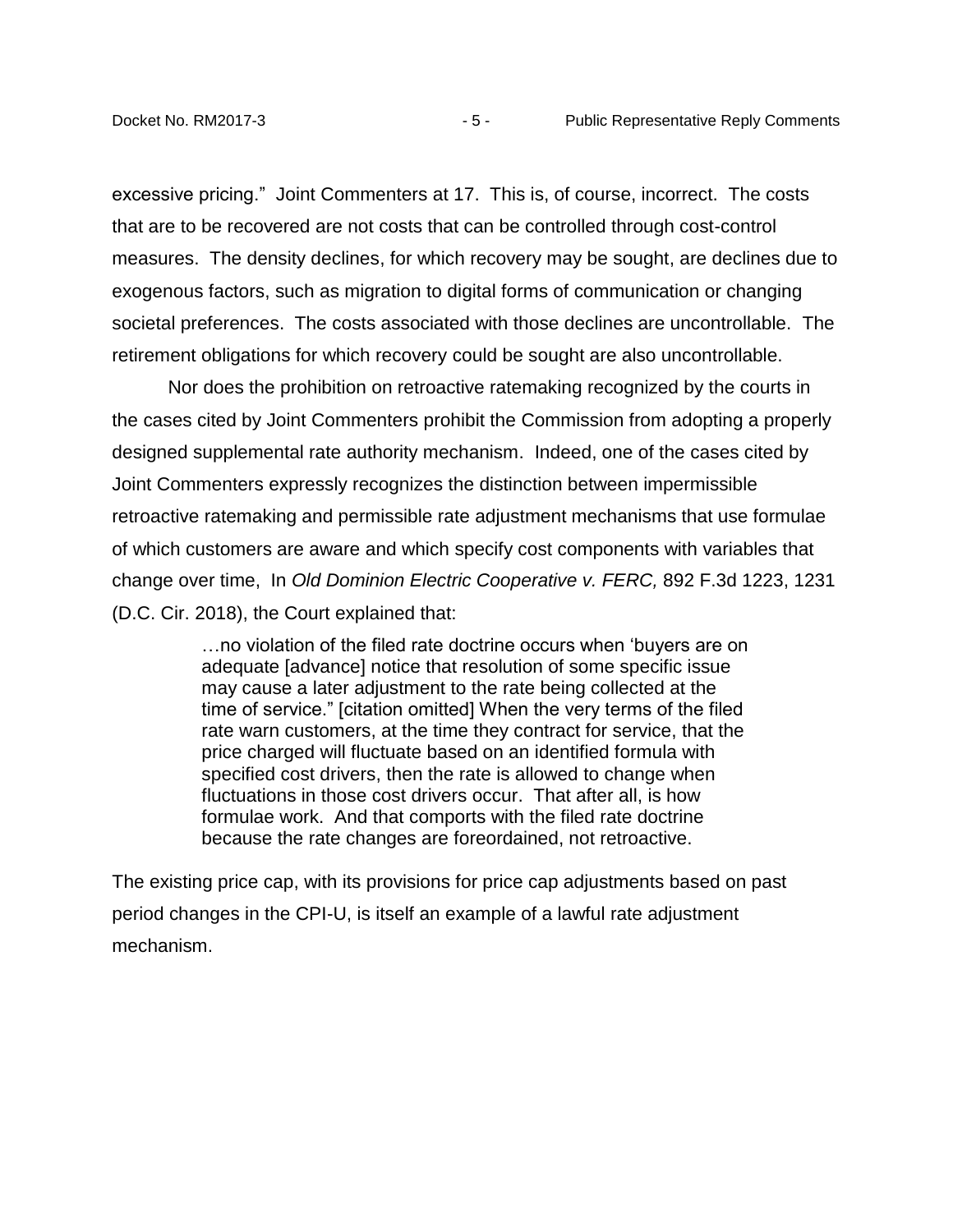#### <span id="page-7-0"></span>IV. THE COMMISSION MUST CAREFULLY CONSIDER OBJECTIONS TO THE COMMISSION'S PROPOSED SUPPLEMENTAL RATE AUTHORITIES AND MAKE ADJUSTMENTS AS NECESSARY TO ENSURE IMPLEMENTATION CONSISTENT WITH STATUTORY REQUIREMENTS

While adjustments to the price cap can be made for exogenous factors, those adjustments must be made in conformity with the objectives. 39 U.S.C. § 3622(d)(3) ("the Commission may, by regulation, make such modification or adopt such alternative system for regulating rates and classes for market-dominant products as necessary to achieve the objectives.").

In their comments, several participants argue that the Commission supplemental rate authorities fail to satisfy important objectives established by 39 U.S.C. § 3622(b). The principal objectives which they allege the Commission has failed to satisfy are Objective 1 (maximize incentives to reduce costs and increase efficiency), Objective 2 (create predictability and stability in rates), Objective 8 (establish and maintain a just and reasonable schedule for rates and classifications), and Objective 5 (assure adequate revenues, including retained earnings, to maintain financial stability).

As discussed below, some of the claims that have been presented are consistent with deficiencies the Public Representative has identified. The Public Representative submits that price cap adjustments are necessary and that adjustments, which satisfy the statutory objectives, can be fashioned.

#### A. Supplemental Rate Authority for Declines in Density

<span id="page-7-1"></span>Joint Commenters opposes the proposed Supplemental Rate Authority for declines in density. Joint Commenters at 39-49. It argues that the proposal is theoretically flawed (*id.* at 40-41); that the proposal would compensate the Postal Service for volumes within its control (*id.* at 41-43); that the Commission fails to account for the large cumulative impact of the proposed price increases (*id.* at 43-44); and that the density rate authority (DRA) is not rationally related to the impacts of declining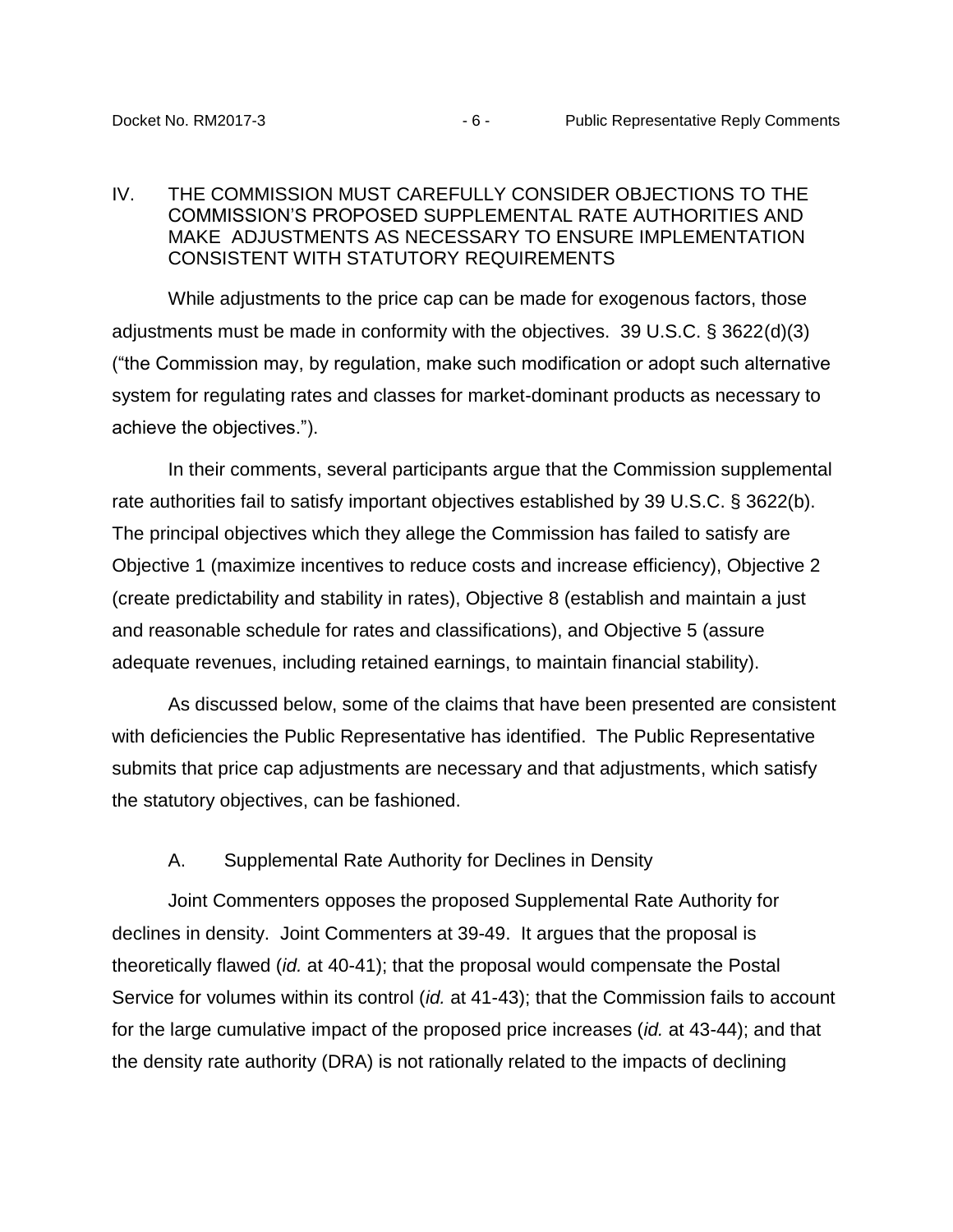density (*id.* at 44-49). Some of the points raised by Joint Commenters warrant modifications to the Commission's proposal, but they do not justify rejection of an exogenous factor adjustment.

## 1. Claims That The Density Rate Adjustment Is Theoretically Flawed Can and Should Be Addressed

<span id="page-8-0"></span>Joint Commenters's argument that the Commission's proposal is theoretically flawed is grounded on claims that the proposal "violate[s] basic tenets of price cap and industrial organization theory." *Id.* at 40. Joint Commenters bases its claims on the assertions of Dr. Robert D. Willig, whose declaration was among the supporting documents filed with its comments.<sup>11</sup> Dr. Willig acknowledges that it is reasonable "[i]n certain circumstance for a system of regulation to account for exogenous volume decliners." *Id.* at ¶ 20. However, he asserts that the Commission's proposal is not reasonable because it is "based on actual, measured volume loss every year…and would confer dysfunctional incentives on the regulated entity." *Id.* He suggests that the proposed adjustment mechanism is a "true-up" mechanism that rewards the Postal Service for density declines without providing an incentive to limit such declines. *Id.* at ¶¶ 21, 24. The mechanism should, instead, be "based on the predicted future decline in mail density." *Id.* at ¶ 21.

Unlike Dr. Willig, the Public Representative does not believe that reliance upon annual volume losses in the Commission's formula should be replaced with predicted future declines in volume losses. Reliance upon predicted declines in mail density caused by exogenous factors will undoubtedly be controversial. For the price cap system to reduce administrative burdens as provided in Objective 6, it should not generate annual controversies that require Commission resolution. The use of actual

 $11$  Expert Declaration of Robert D. Willig, PhD., February 3, 2020 (Willig Decl.).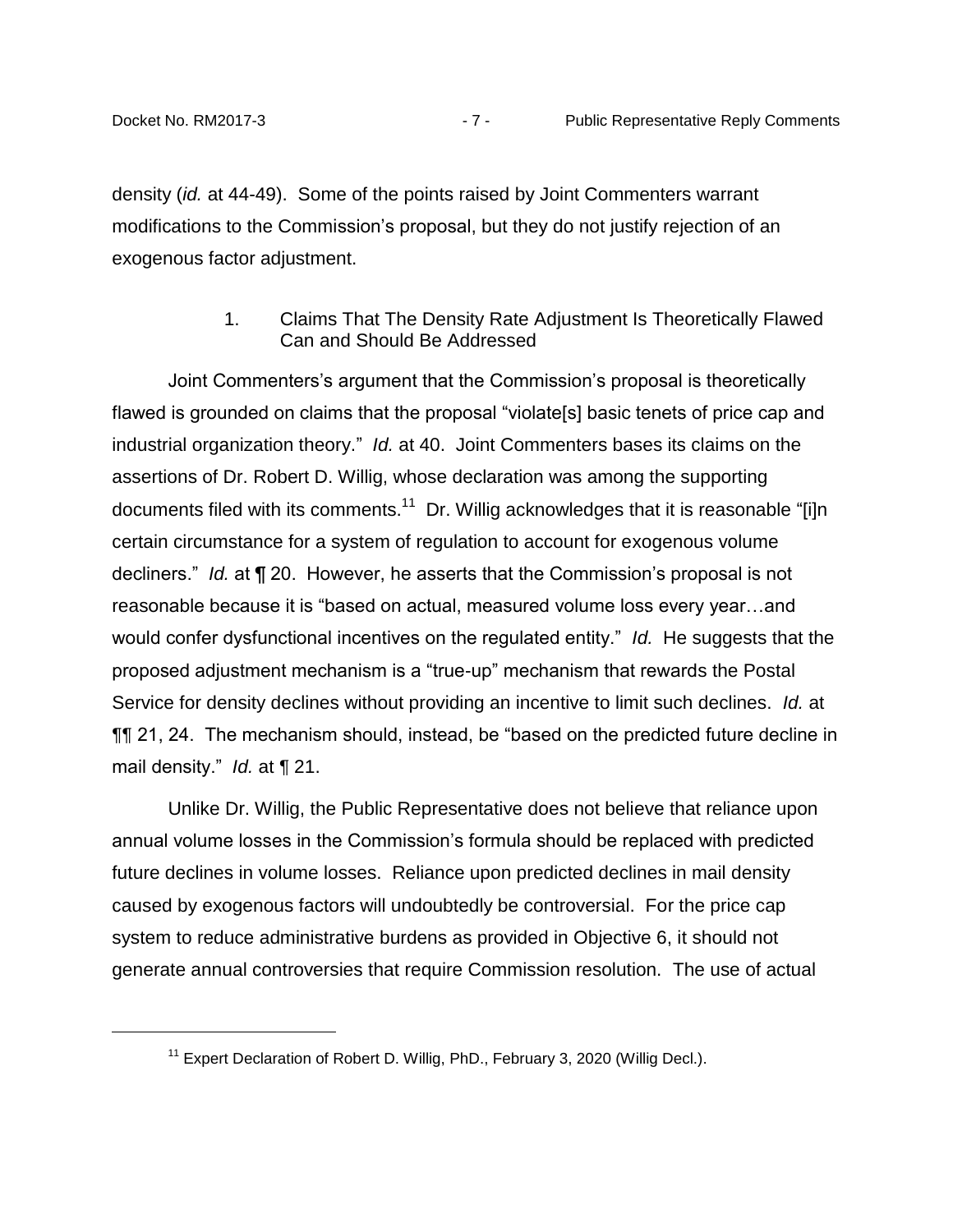measured changes in mail density provides an objective anchor for the adjustment which can be used without the need for Commission intervention.

The Public Representative does, however, agree that a forward-looking element is needed in the Commission's formula that will address concerns that the mechanism will, in reality, prove to be an annual true-up that is inconsistent with statutory objectives, particularly Objective 2 (predictability and stability) and Objective 8 (establishment and maintenance of just and reasonable rate schedules). It will also prevent excessive rate increases that undermine incentives to reduce costs and increase efficiency as set forth in Objective 1. Finally, it will make additional revenues available to the Postal Service that are needed for financial stability.

A forward-looking element should be objective and readily available without the need for Commission intervention. One such element that the Commission should consider is Dr. Brennan's proposed method for adjusting volume declines for price elasticity of demand. Brennan Supp. Decl. at 4-5. The Public Representative believes Dr. Brennan's proposal is worth considering notwithstanding the Commission's rejection of the proposal on the grounds that it "adds a level of complexity to implementation without adding any precision." RNOPR at 75. Dr. Brennan's proposed methodology can be adopted for the Commission's density rate adjustment.<sup>12</sup>

 $12$  It is worth noting that during September, 2019, the Government of Sweden changed the Postal Ordinance regarding price cap rules to permit price cap adjustments for declining demand. The revised ordinance is based on the Brennan-Crew model. The revised ordinance can be found at the following link. [https://www.riksdagen.se/sv/dokument-lagar/dokument/svensk-forfattningssamling/postforordning-](https://www.riksdagen.se/sv/dokument-lagar/dokument/svensk-forfattningssamling/postforordning-20101049_sfs-2010-1049)[20101049\\_sfs-2010-1049](https://www.riksdagen.se/sv/dokument-lagar/dokument/svensk-forfattningssamling/postforordning-20101049_sfs-2010-1049) Section 9, para. 2 permits the adjustment. Section 9a authorizes the Post and Telecom Agency to re-determine the adjustment factor at least every three years. Currently, the only available documentation of this development is in Swedish. However, the documentation includes references to publications by Brennan & Crew. *See*

[https://www.pts.se/globalassets/startpage/dokument/legala-dokument/beslut/2019/post/pts-beslut-om](https://www.pts.se/globalassets/startpage/dokument/legala-dokument/beslut/2019/post/pts-beslut-om-faktor-enligt-prishojningstak-19_8911.pdf)[faktor-enligt-prishojningstak-19\\_8911.pdf](https://www.pts.se/globalassets/startpage/dokument/legala-dokument/beslut/2019/post/pts-beslut-om-faktor-enligt-prishojningstak-19_8911.pdf) at 2, n. 2; 4, n. 4. and an examination of the formulas clearly shows that the adjustment factor for declining mail volume is identical to the one proposed by Dr. Brennan. *Compare Id.* at 2, 4-7 w*ith* Brennan Supp. Decl. at 5.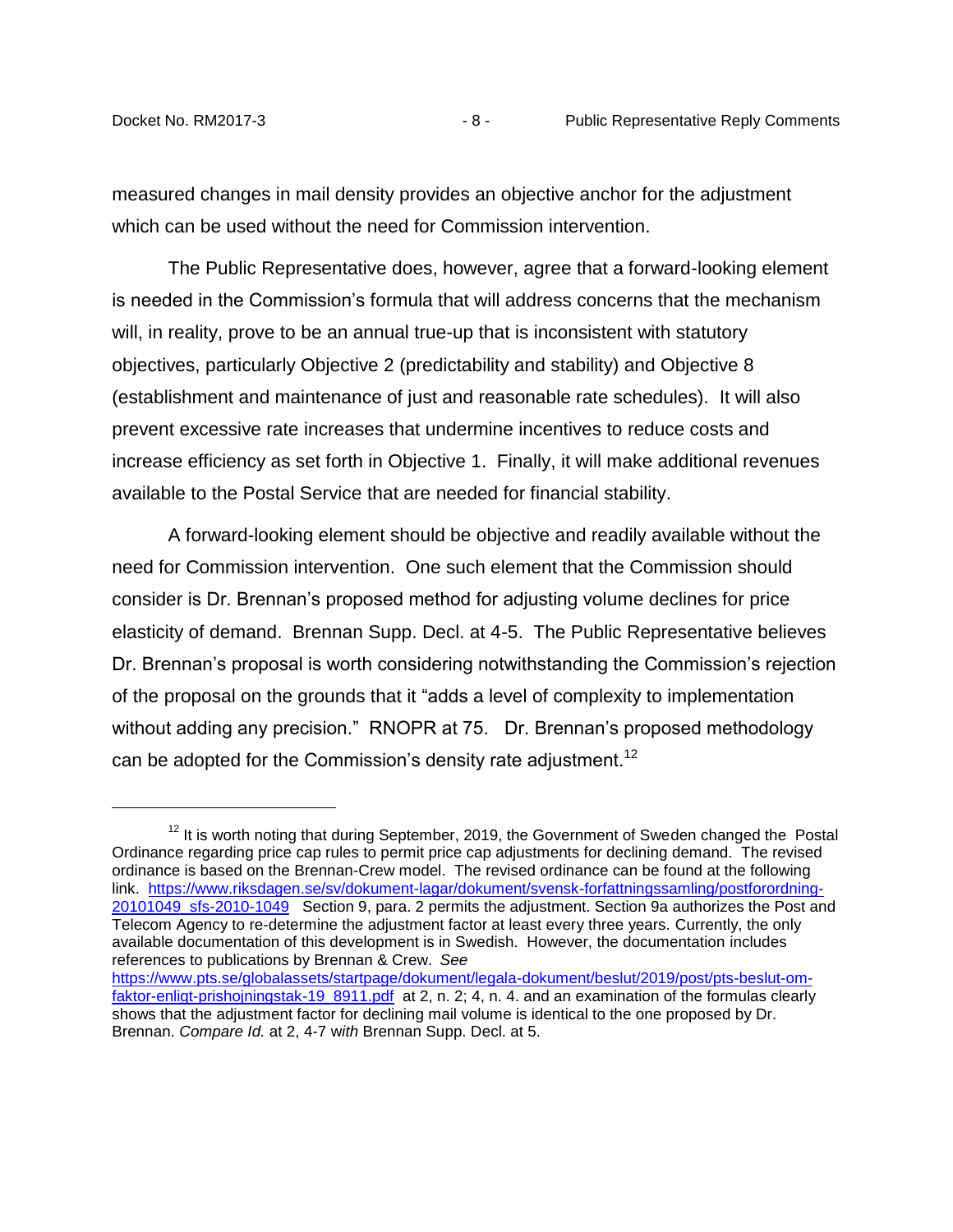## 2. Modifications to the Commission's Density Rate Authority Formula Can Limit Adjustments to Uncontrollable Volume Losses

<span id="page-10-0"></span>Joint Commenters attacks the Commission's proposed declining density adjustment formula for failing to "differentiate between density declines resulting from exogenous volume decreases…and those that result from rate increases or other factors within Postal Service control. Joint Commenters at 42.

In support of its argument, Joint Commenters cites the statement of Dr. Brennan, whose declaration was presented by the Public Representative. *Id.* at 41-42, in his declaration, Dr. Brennan took the position that price cap adjustments for volume declines should be based upon events outside the Postal Service's control and not upon declines produced by reduced service quality. Joint Commenters at 41-42. To this, Joint Commenters adds a list of other factors within the Postal Service's control that could produce volume declines. *Id.* at 42-43.

By definition, an exogenous factor adjustment should not be subject to Postal Service control. By accounting for price elasticity impacts it should be possible to differentiate between controllable and non-controllable volume losses. If controllable volume losses resulting from additional price increases were excluded from the base for density rate authority, this would make the estimates of non-controllable losses much more precise.<sup>13</sup> If proven to be reliable, other potential adjustments to actual volume declines that will prevent overstatement of non-controllable volume declines should also be considered.

 $13$  As discussed in the following section, adjustments for elasticity are also needed to prevent the cumulative impact of volume declines from being inflated and contributing to further and avoidable volume declines.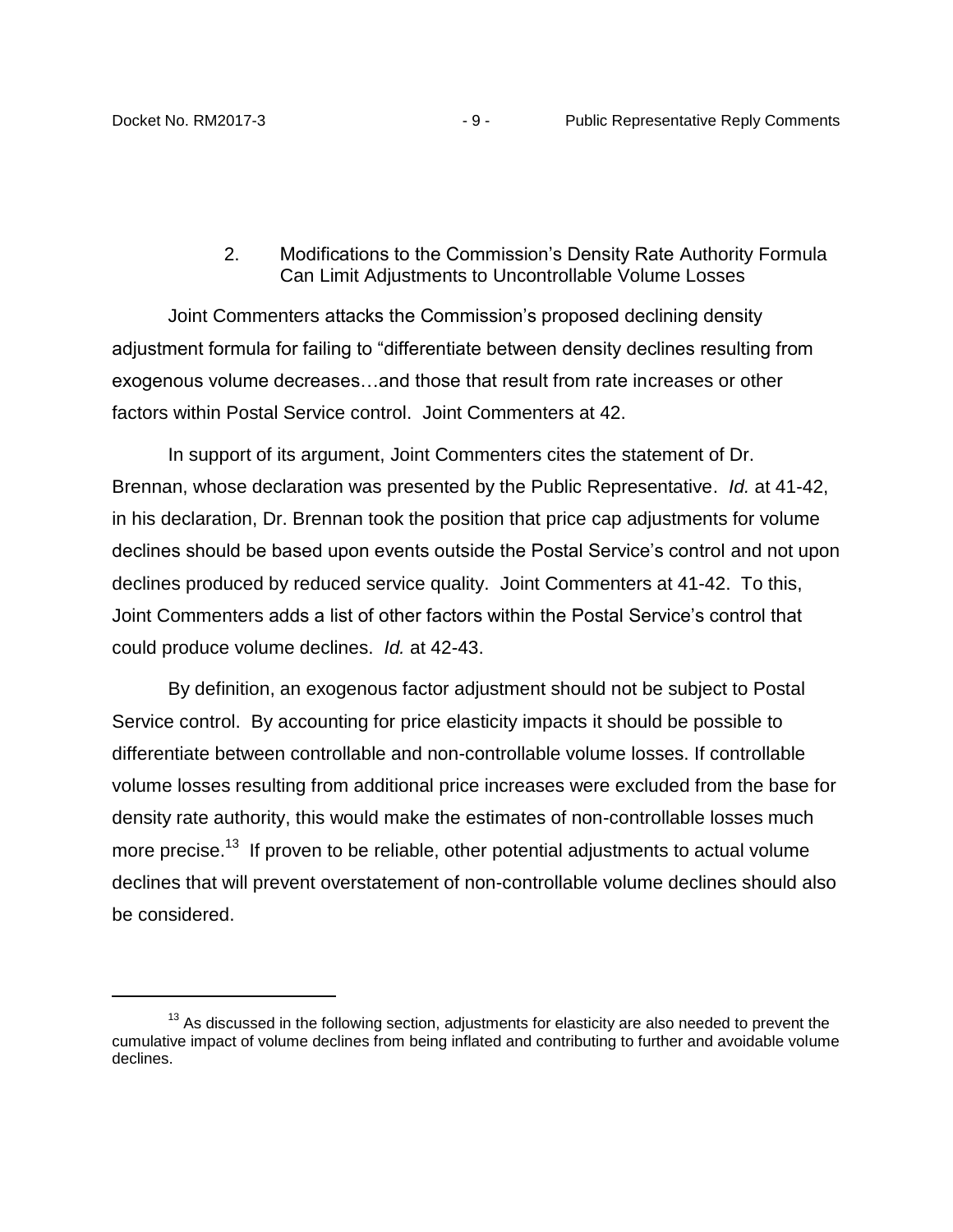#### 3. Cumulative Impacts Need to Be Considered and Mitigated

<span id="page-11-0"></span>Joint Commenters also opposes the proposed density adjustment mechanism on the grounds that it "can be expected to accelerate future volume declines…[which]…will accelerate decreases in density."<sup>14</sup> This, Joint Commenters asserts, will create a "positive feedback loop" that will have a large cumulative impact of proposed price increases.<sup>15</sup>

The Public Representative agrees with commenters that by ignoring price elasticity impacts on mail volumes, the proposed density adjustment will significantly overstate the magnitude of the future volume losses caused by uncontrollable factors. When proposing the DRA, the Commission states that "the Postal Service does not have any direct control over density [because the Postal Service] "does not directly control the volume of mail entered into its network nor the number of delivery points it must service." RNOPR at 64. Even when price increases are limited by CPI-U, this statement is only partially true.

When the Postal Service increases prices for its mail products, it should always expect some volume losses. That is because the demand for mail products is not perfectly inelastic and any price increases lead to some additional volume losses.<sup>16</sup> These volume losses should not be treated as directly uncontrollable because the Postal Service's own price elasticities make it is possible to estimate the amount of volume losses caused by the price increases.

<sup>&</sup>lt;sup>14</sup> Joint Commenters at 43 (quoting Expert Declaration of Kevin Neels and Nicholas Powers, February 3, 2020, at ¶ 31 (Brattle Declaration or Brattle Decl.)).

<sup>15</sup> *Id.* at 43 (quoting Brattle Decl. at ¶ 32); Comments of the National Postal Policy Council, *et al.*, February 3, 2020, at 36-37 (FCBM Comments).

 $16$  The Commission previously provided the comprehensive review of price elasticities for Market Dominant mail products. *See* Order on the Findings and Determination of the 39 U.S.C. § 3622 Review, December 1, 2017 at 128-129 (Order No. 4257).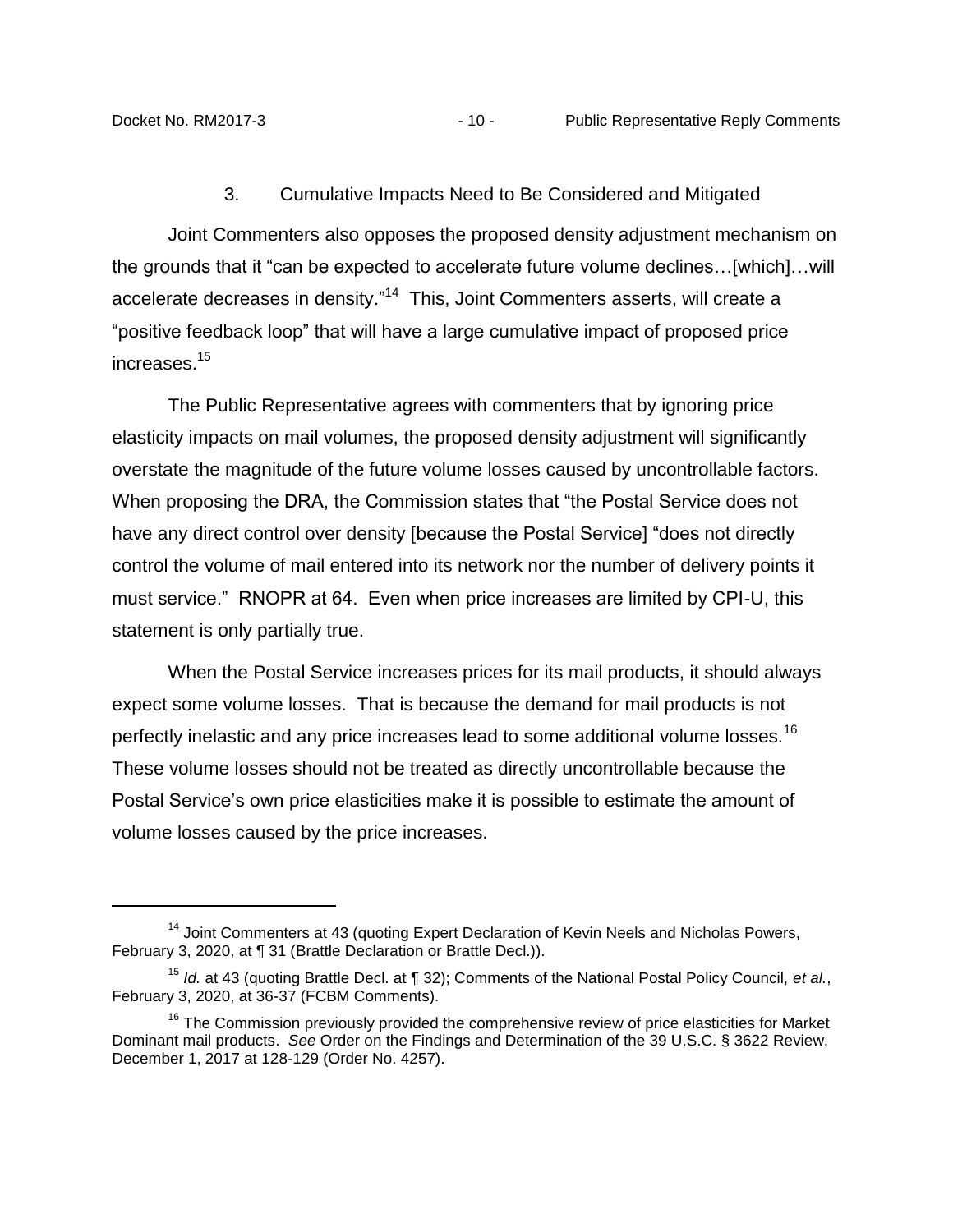The consideration of price elasticity impacts in the DRA formula is especially important because of the recurring implementation of the proposed additional rate authorities. Each subsequent year there will be a growing share of volume losses subject to the declining density adjustment. By ignoring the price elasticity impacts, all additional volume losses would be treated as "not directly controllable." As noted above, this approach is incorrect because price increases themselves cause additional volume losses, which in each subsequent year will trigger additional density rate authority that can lead to additional price increases. Finally, as commenters correctly point out, these price increases will "be baked into the rate base" and stay forever because the Commission's proposal does not consider eliminating the additional price authorities. FCBM Comments at 12.

In his response to the NOPR, the Public Representative thoroughly discussed the effects of price elasticities on mail volumes and revenues.<sup>17</sup> PR Initial Comments at 20-27. He also brought the Commission's attention to the fact that "higher annual price increases will lead to higher volume losses due to the elasticity effect." *Id.* at 50. Using the Postal Service's own price elasticities, the Public Representative estimated that supplemental rate authority proposed in the NOPR "would bring approximately 10 percent less in additional revenues than the Commission anticipate[d] by its proposal."<sup>18</sup>

Considering that the RNOPR proposes new rate authorities, such as retirement rate authority and density rate authority, which were not proposed in the NOPR, the potential price increases are higher and elasticity impacts on volumes and revenues are more substantial. If all additional rate authorities proposed in the RNOPR are

 $17$  Initial Comments of the Public Representative, March 1, 2018 (refiled March 7, 2018), at 20-27 (2018 PR Comments).

<sup>18</sup> *Id.* at 25. *See also* Library Reference PR-LR-RM2017-3-1, file Supporting Calculations.xlsx, Worksheet "Elast Effect."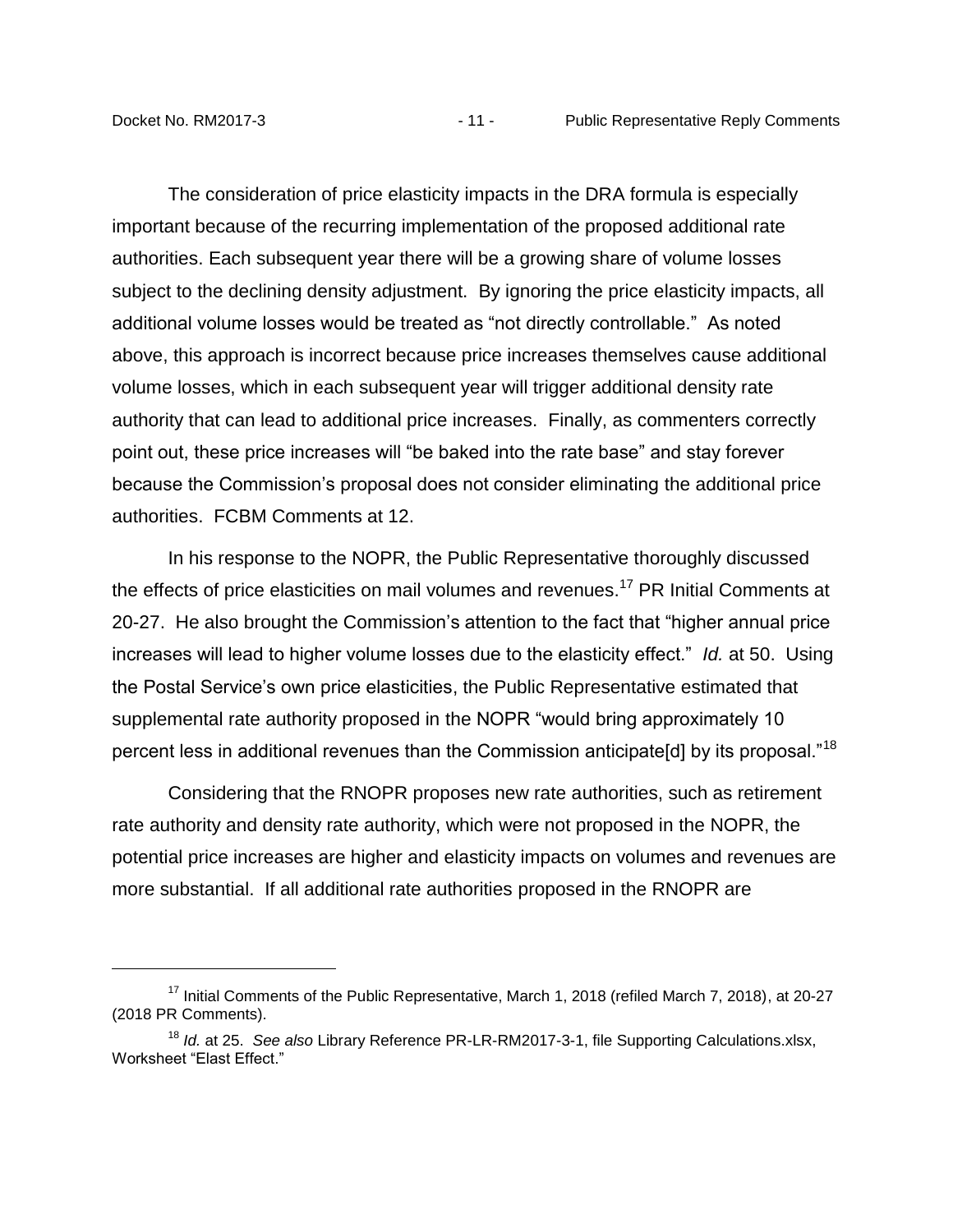implemented, the portion of controllable volume declines could be quite significant and could grow notably from year-to-year.

Using the examples provided by the Commission, Dr. Neels and Dr. Powel estimate that the average magnitude of additional rate increases is 3.17% a year for compensatory classes and 5.17% a year for non-compensatory classes. Brattle Decl. at 35. Based on their analysis, they also state that the proposed adjustments to price cap would bring between 4.7% and 8.5% of additional cumulative volume losses at the class level over the next five years. *Id.* at 39. Based upon his own analysis, the Public Representative reaches similar conclusions for three Market Dominant classes of mail. *See* Table 1. For First-Class Mail, USPS Marketing Mail and Periodicals, 5-year cumulative volume losses constitute 4.7 percent, 8.5 percent and 5.5 percent, respectively. *Id.* For Package Services, the anticipated volume losses from the abovecap price increases are substantially higher, 12.5 percent, due to the higher elasticity of the products included in this mail class. *Id.* The elasticity impacts of such substantial price increases cannot be ignored because they are directly associated with additional, and controllable, volume losses.

| <b>Market Dominant</b>     |                  | FY 2019 Volume FY 2019 Average | <b>5-year Cumulative</b> |                       |                      |  |
|----------------------------|------------------|--------------------------------|--------------------------|-----------------------|----------------------|--|
| <b>Mail Classes</b>        | (million pieces) | <b>Price Elastciity</b>        | <b>Price Increase</b>    |                       | <b>Volume Losses</b> |  |
|                            |                  | of Demand                      | (%)                      | <b>Million Pieces</b> | %                    |  |
|                            | $\mathbf{1}$     | 2                              | 3                        | 4                     |                      |  |
| <b>First-Class Mail</b>    | 55,630           | $-0.277$                       | 16.89%                   | $-2,599$              | $-4.7%$              |  |
| <b>USPS Marketing Mail</b> | 75,690           | $-0.502$                       | 16.89%                   | $-6,417$              | $-8.5%$              |  |
| Periodicals                | 4,635            | $-0.193$                       | 28.66%                   | $-257$                | $-5.5%$              |  |
| <b>Package Services</b>    | 622              | $-0.741$                       | 16.89%                   | $-78$                 | $-12.5%$             |  |

Table 1: Impacts of the Proposed Rate Authorities on Volume Losses\*

\*Average price elasticity for each Market Dominant Mail class is calculated as a weighted average (by volume) of own price elasticities of all products included in this mail class.

*Sources:* [1]: FY 2019 Annual Compliance Report (FY 2019 ACR), Library Reference USPS-FY19-1, worksheet "Volume1;" [2] Postal Service Econometric Estimates of Demand Elasticity for All Postal Products, FY 2019, January 21, 2020,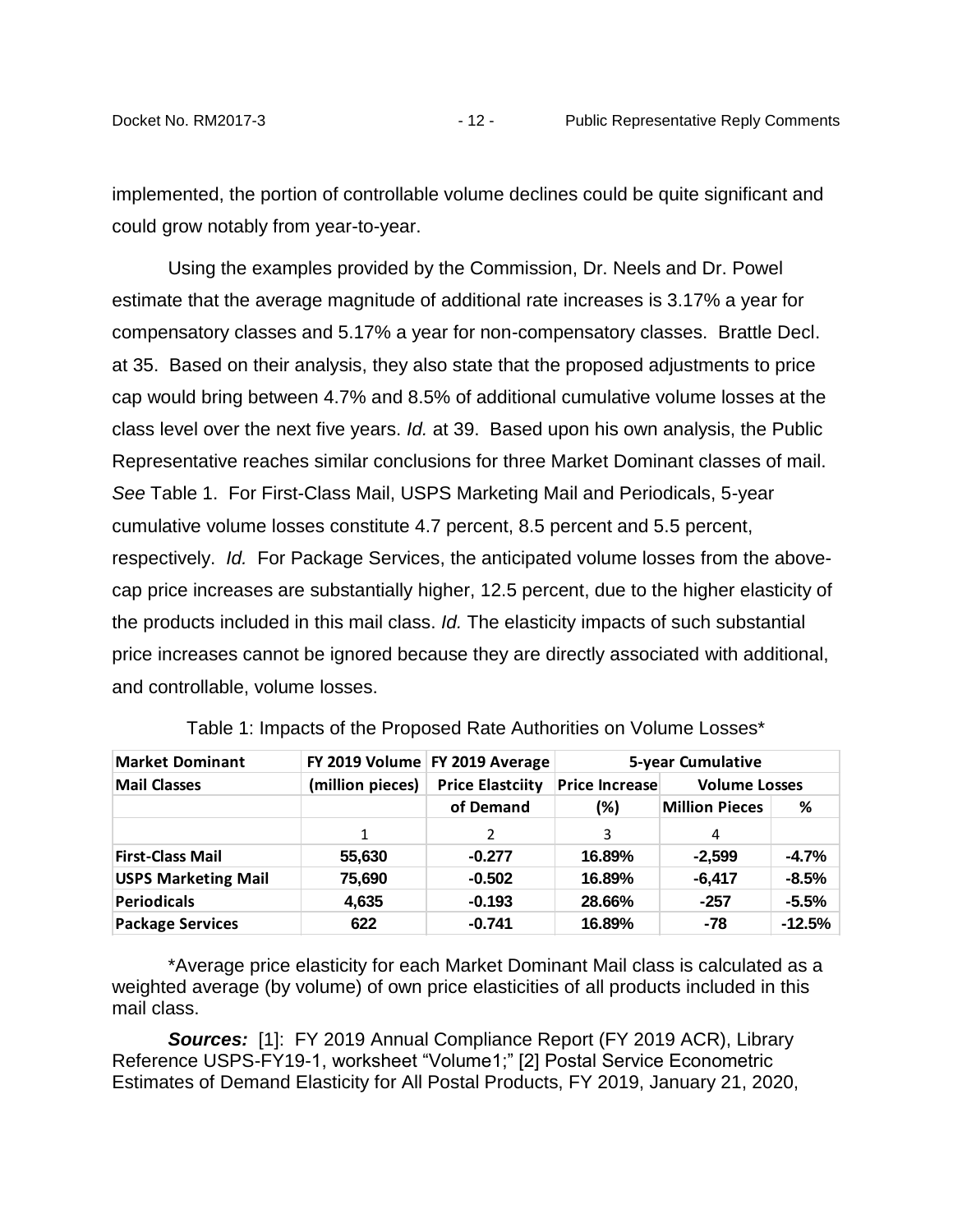folder "Volume Forecasts," file vf-Jan2019(md).xlsx, worksheets "Forecast Vols" and "Elasts;" [3] Brattle Decl. at 10, Table 1, column "Average;" [4] all that are used for [1} through [3].

The proposed price increases might also result in volume losses that cannot be directly estimated using currently available data on price elasticities of demand. This is because price elasticities of demand are not constant and might change from year-toyear.

The Postal Service recognizes the importance of mail volume forecasts and prepares class-level forecasts as part of its annual financial plan.<sup>19</sup> As illustrated in Table 2 below, even without the additional price increases that would be authorized by the Commission's proposal in the RNOPR, volume is expected to fall by the end of the FY 2020 for all Market Dominant mail classes. The magnitude of mail volume declines is between 1.52 percent for First-Class Mail and 4.50 for Periodicals. *See* Table 2.

Table 2: Current and Projected Mail Volumes for Market Dominant Mail Classes

| <b>Mail Classes</b>        | FY 2019 | <b>FY 2020</b> | (%)       |
|----------------------------|---------|----------------|-----------|
|                            | 1       | $\mathcal{P}$  |           |
| <b>First-Class Mail</b>    | 55,630  | 54,786         | $-1.52%$  |
| <b>USPS Marketing Mail</b> | 75,690  | 72,433         | $-4.30\%$ |
| <b>Periodicals</b>         | 4,635   | 4,426          | $-4.50%$  |
| <b>Package Services</b>    | 622     | 601            | $-3.29%$  |

*Sources*: [1]: FY 2019 ACR, Library Reference USPS-FY19-1; [2]: Postal Service Econometric Estimates of Demand Elasticity for All Postal Products, FY 2019, January 21, 2020, folder "Volume Forecasts," file vf-Jan2019(md).xlsx, worksheet "Forecast Vols."

*<sup>19</sup> See, e.g.,* United States Postal Service, Fiscal Year 2020 Integrated Financial Plan at 3, available at [https://www.prc.gov/docs/112/112380/FY2020%20IFP%20FINAL.pdf.](https://www.prc.gov/docs/112/112380/FY2020%20IFP%20FINAL.pdf)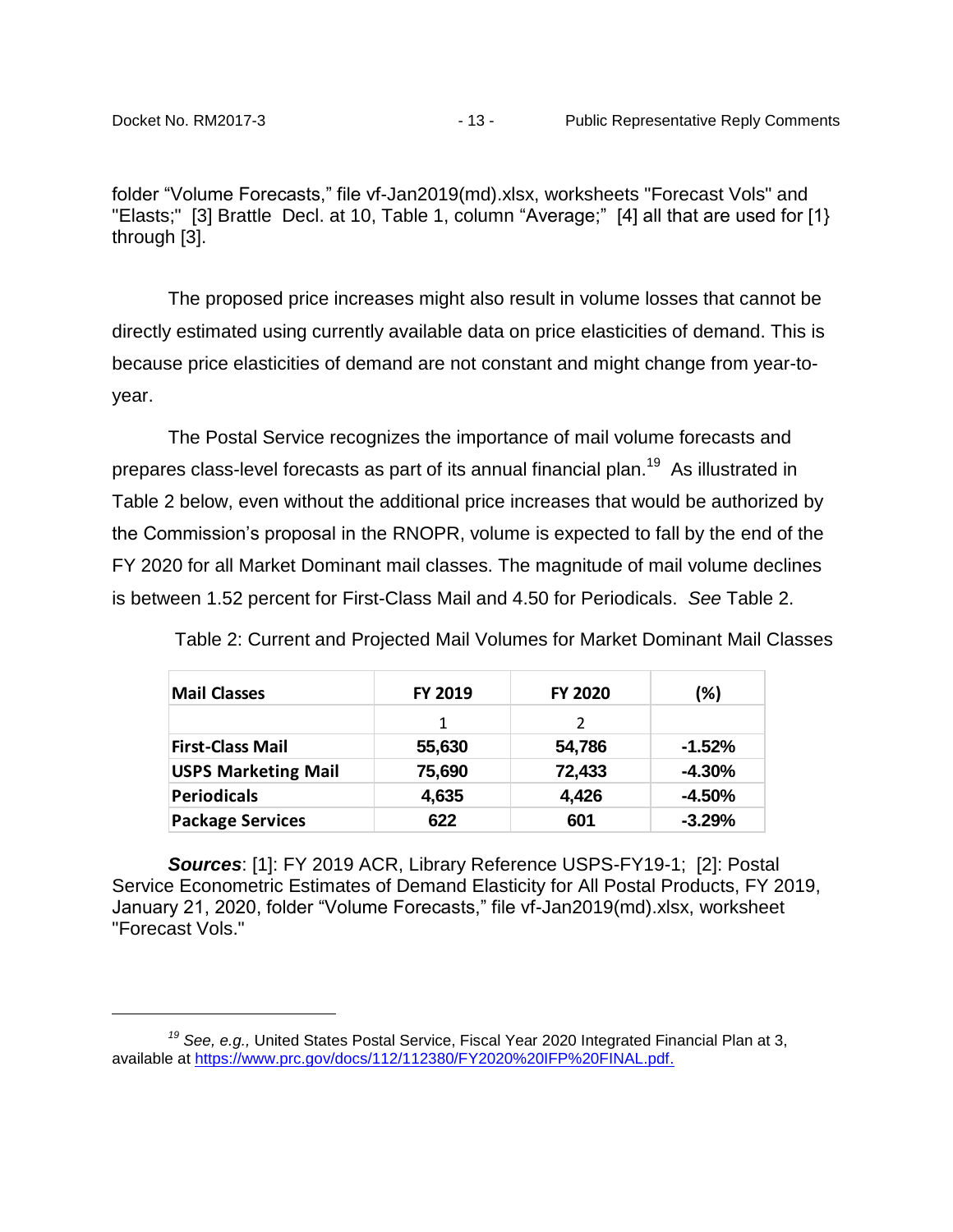This analysis confirms that when proposing additional rate authorities the Commission should apply a forward looking approach and assess potential impacts of the proposed price adjustments on mail volumes. This forward looking approach is especially important considering that the proposed price increases could be quite substantial.

It is also reasonable to suggest that certain mail products will become more elastic as a result of substantial year-over-year price increases. Brattle Decl. at 13. The Commission previously stated, and the Public Representative and other commenters noted in the current proceeding, that elasticities might change when volume levels are "substantially outside the range of actual experiences."<sup>20</sup>

To assist the Commission with an assessment of potential impacts of the proposed price increases, the Public Representative has performed additional analysis of potential elasticity effects. As the Public Representative discussed previously, many First-Class Mail products tend to become more elastic. 2018 PR Comments at 27. As shown in Table 3, Single-Piece letters consistently become more elastic year-over-year. Considering the very high per-piece contribution level of these mail products/categories, any decline in their volumes is always associated with some loss of contribution. However, if the Postal Service implements price increases for declining density on First-Class Single-Piece letters, it will very likely prompt more-and-more customers to reduce their mailings and thereby further aggravate "the [already] ongoing migration of communications and transactions out of First-Class Mail into electronic media."<sup>21</sup>

<sup>&</sup>lt;sup>20</sup> Docket No. RM2016-2, Order Concerning United States Parcel Service, Inc.'s Proposed Changes to Postal Service Costing Methodologies (UPS Proposals One, Two, and Three), Updated October 19, 2016 at 8. *See also* 2018 PR Comments at 26, n. 25; Brattle Decl. at 13.

<sup>&</sup>lt;sup>21</sup> United States Postal Service, Fiscal Year 2020 Integrated Financial Plan at 3, available at [https://www.prc.gov/docs/112/112380/FY2020%20IFP%20FINAL.pdf.](https://www.prc.gov/docs/112/112380/FY2020%20IFP%20FINAL.pdf)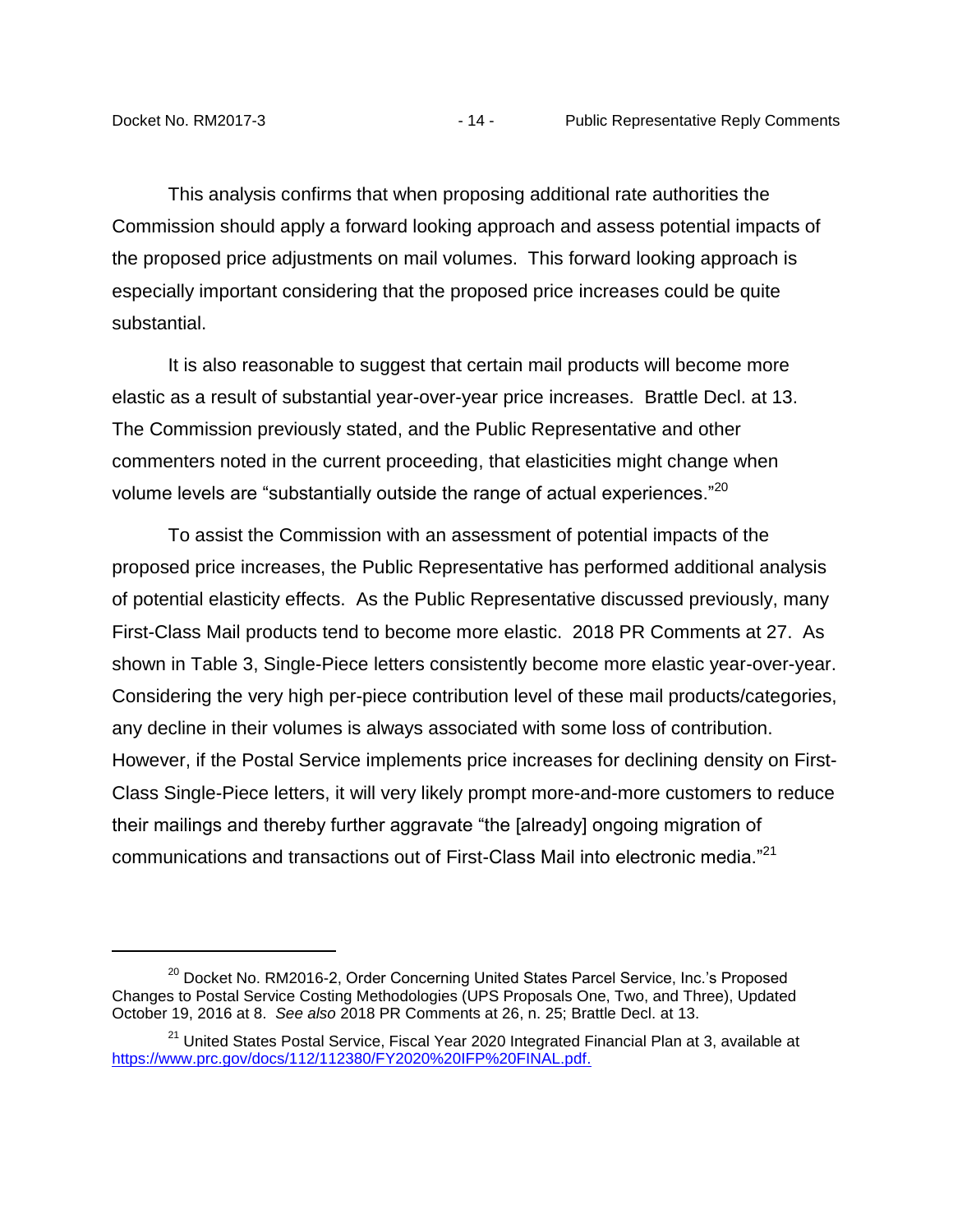|                                            | <b>Market Dominant Demand Analysis</b>                        |          |          | <b>Cost and Revenue Analysis</b> |         |
|--------------------------------------------|---------------------------------------------------------------|----------|----------|----------------------------------|---------|
| <b>Market Dominant Mail</b>                | <b>Price Elasticity of Demand:</b>                            |          |          | <b>Per Piece Contribution</b>    |         |
| <b>First-Class Mail:</b>                   | <b>FY 2018</b><br>FY 2017<br><b>FY 2019</b><br><b>FY 2016</b> |          | FY 2019  |                                  |         |
|                                            |                                                               |          |          | 4                                | 5.      |
|                                            | $-0.100$                                                      | $-0.130$ | $-0.143$ | $-0.190$                         | \$0.189 |
| Average for Single-Piece Letters and Cards | $-0.116$                                                      | $-0.145$ | $-0.151$ | $-0.193$                         | \$0.182 |

Table 3: Own Price Elasticities for Single-Piece Letters (FY 2016 – FY 2019)\*

\*Increased price elasticities are denoted in "red." Average price elasticity for Single-Piece Letters and Cards category is calculated as a weighted average (by volume) of own price elasticities of both products included in this mail category.

*Sources*: [1]: Market Dominant Demand Analyses, FY 2016, January 23, 2017, folder "Volume Forecasts," file vf-Jan2017(md).xlsx, worksheets "Forecast Vols" and "Elasts;" [2}: Postal Service Econometric Estimates of Demand Elasticity for All Postal Products, FY 2017, January 19, 2018, folder "Volume Forecasts," file vf-Jan2018(md).xlsx, worksheets "Forecast Vols" and "Elasts;" [3]: Postal Service Econometric Estimates of Demand Elasticity for All Postal Products, FY 2018, January 28, 2019, folder "Volume Forecasts," file vf-Jan2019(md).xlsx, worksheet "Forecast Vols" and "Elasts;" [4]: Postal Service Econometric Estimates of Demand Elasticity for All Postal Products, FY 2019, January 21, 2020, folder "Volume Forecasts," file vf-Jan2019(md).xlsx, worksheets "Forecast Vols" and "Elasts;" [5]: FY 2019 ACR, Library Reference USPS-FY19-1, Revised on January 10, 2020, file Public\_FY19CRAReportRev.1.10.2020, worksheet "Cost1".

In addition, it is important to point out that, for all Market Dominant mail products that make up at least 5 percent of Market Dominant mail volume (with the exception of First-Class Single-Piece letters discussed above), their own price elasticities of demand are in the range between - 0.3 and -0.7 percent. *See* Table 4. The average price elasticity for all Market Dominant Mail is approximately - 0.4 percent. *Id*. If, for example, annual price increases for High Density and Saturation Letters were 1 percent, the product would experience a volume loss of approximately 0.5 percent due to this price increase alone. This is based upon data from Table 4 and the definition of the price elasticity of demand. Considering that all these products provide positive contribution to institutional costs, any such volume losses would result in some revenue losses that the RNOPR seems to ignore.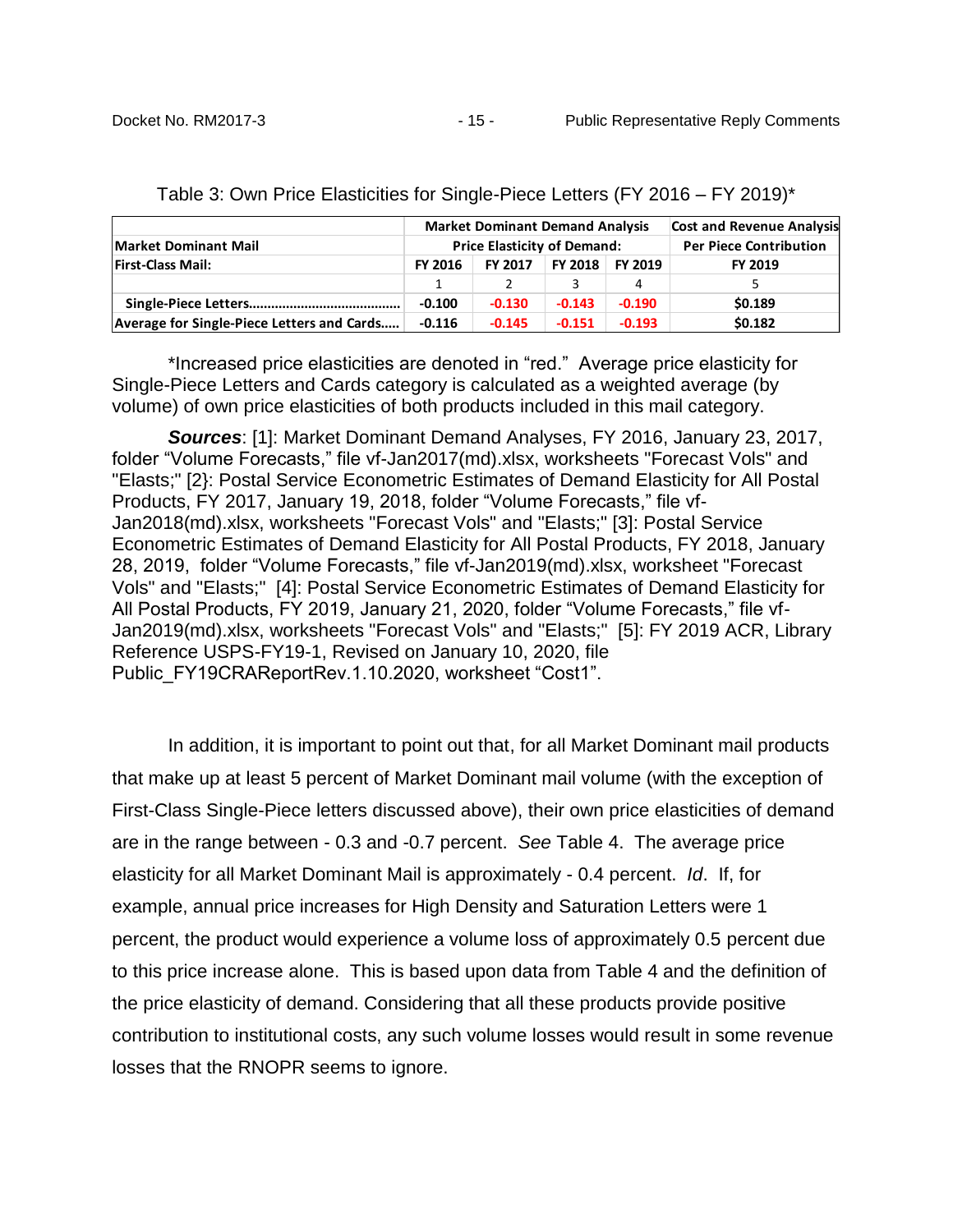| Data Source:                                         | <b>Market Dominant</b>            | <b>Cost and Revenue</b>       |                     |  |
|------------------------------------------------------|-----------------------------------|-------------------------------|---------------------|--|
|                                                      | <b>Demand Analysis</b>            | <b>Analysis</b>               |                     |  |
| Variable:                                            | <b>Price Elasticity of Demand</b> | <b>Per Piece Contribution</b> | <b>Volume Share</b> |  |
| <b>Market Dominant Mail</b>                          | FY 2019                           | FY 2019                       | FY 2019             |  |
|                                                      | 1                                 | 2                             | 3                   |  |
| <b>First-Class Mail:</b>                             |                                   |                               |                     |  |
|                                                      | $-0.320$                          | \$0.256                       | 25.7%               |  |
| Average for Presort Letters and Cards                | $-0.301$                          | \$0.251                       | 27.1%               |  |
|                                                      | $-0.277$                          | \$0.220                       | 40.6%               |  |
| <b>USPS Marketing Mail:</b>                          |                                   |                               |                     |  |
|                                                      | $-0.505$                          | \$0.084                       | 5.3%                |  |
| <b>High Density and Saturation Flats and Parcels</b> | $-0.646$                          | \$0.049                       | 8.5%                |  |
|                                                      | $-0.407$                          | \$0.100                       | 33.6%               |  |
|                                                      | $-0.502$                          | \$0.061                       | 55.3%               |  |
|                                                      |                                   |                               |                     |  |
| Average for Market Dominant Mail                     | $-0.401$                          | \$0.119                       | 100.0%              |  |

# Table 4: FY 2019 Price Elasticities of Demand for Selected Market Dominant Mail

| Products and Price Categories* |  |
|--------------------------------|--|
|--------------------------------|--|

\* Price elasticities higher than 0.3 in absolute value are denoted in "red." Average price elasticity for each Market Dominant Mail category is calculated as a weighted average (by volume) of own price elasticities for all mail products included in this mail category. Free Mail and Market Dominant NSAa are excluded from calculations.

*Sources*: [1]: Postal Service Econometric Estimates of Demand Elasticity for All Postal Products, FY 2019, January 21, 2020, folder "Volume Forecasts," file vf-Jan2019(md).xlsx, worksheets "Forecast Vols" and "Elasts;" [2] and [3] FY 2019 ACR, Library Reference USPS-FY19-1, Revised on January 10, 2020, file Public\_FY19CRAReportRev.1.10.2020, worksheets "Cost1" and "Volume1."

To address the problems that could be created by the overstatement of noncontrollable volume losses, the Commission should provide an adjustment for price elasticity of demand in its density rate adjustment formula. Once again, the Public Representative recommends the density adjustment mechanism be refined by using the methodology proposed by Dr. Brennan for incorporating price elasticity of demand into the price cap adjustment formula. This modification to the density adjustment mechanism will foster Objective 1 (maintenance of incentives for cost reduction), Objective 3 (creation of rate predictability and stability), Objective 8 (establishment and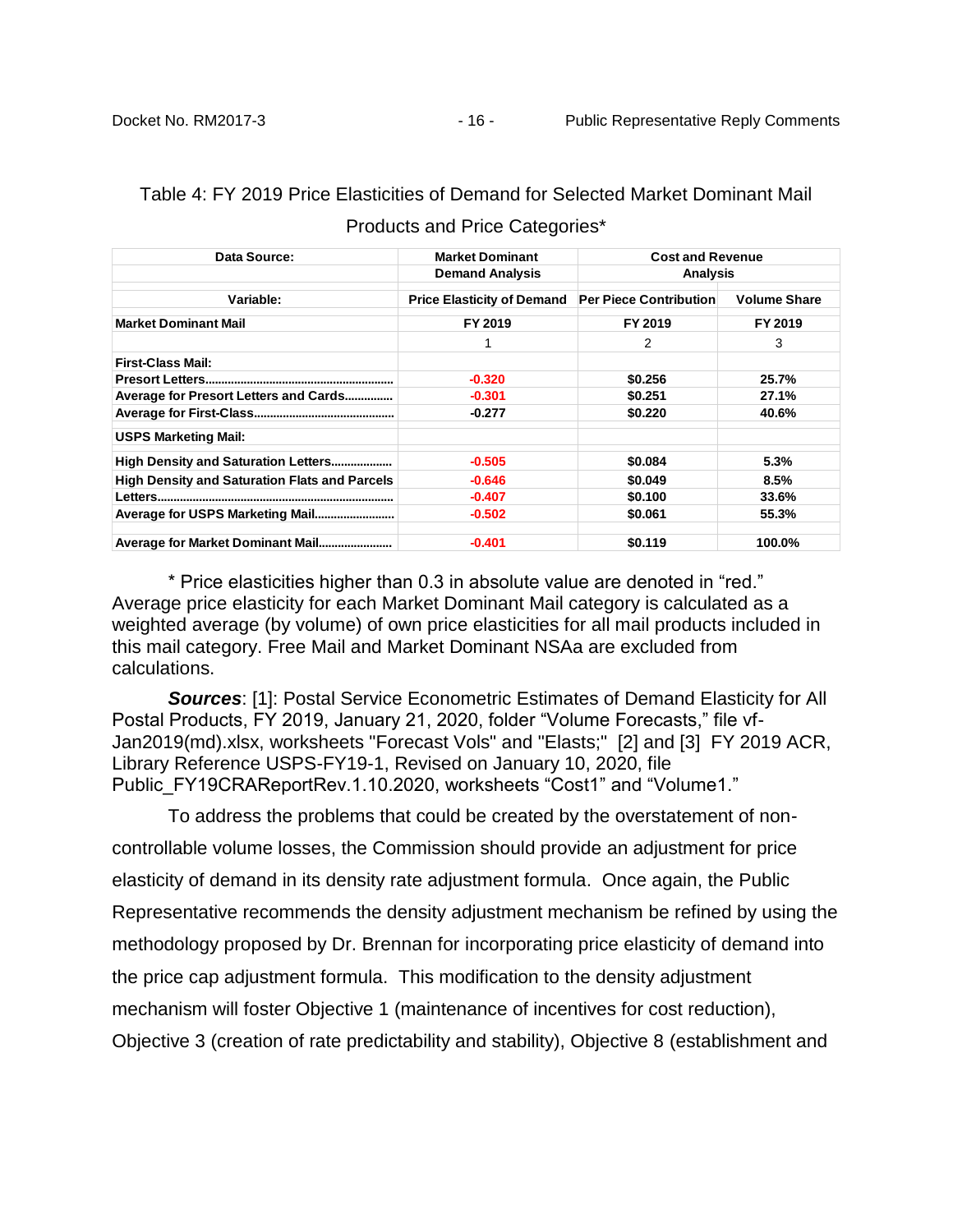maintenance of just and reasonable schedules of rates and classifications), and Objective 5 (assurance of adequate revenues to maintain financial stability).

While the Public Representative believes that the Commission will, by accounting for price elasticity effects, significantly approve its DRA formula, there might be different practical approaches to estimating the price elasticity to be included in the formula. For example, Dr. Brennan estimated weighted (by volume) class-level elasticities. Brennan Supp. Decl. at 7, n. 17 and 8. A similar approach to calculating elasticities for mail product categories was pursued by the Commission in the current proceeding.<sup>22</sup> The Public Representative suggests that to account for price elasticity impacts in the DRA, the Commission could apply the average price elasticity of demand for all Market Dominant mail (or for all mail) as a weighted average (by volume) of each product's own price elasticity.<sup>23</sup> Although this method would provide some approximation of the price elasticity of demand, the other parts of the DRA formula also approximate the impact of density declines on increases in per unit costs, as stated by the Commission. RNOPR at 71-72.

If the Commission decides against incorporating the price elasticity of demand into the density rate authority formula, there is a potential alternate solution. To mitigate the issue of the rapidly increasing portion of controllable volume losses in the DRA formula, the price cap could be adjusted for density declines on a one-time basis with further adjustments, if any, made by the Commission in its new market dominant system review. This would prevent rapid cumulative increases in controllable volume losses and reduce the risk of the so-called death spiral predicted by commenters who opposed the declining density adjustment. During its next review of the rulemaking system, the

<sup>22</sup> Order No. 4257 at 129. *For details see* Library Reference, PRC-LR-RM2017-3/1, file prc-lrrm2017-3-1.xlsx, worksheet "Table II-5."

<sup>&</sup>lt;sup>23</sup> Own price elasticities for competitive mail products are also reported by the Postal Service and available on the Commission's website as non-public reports. *See e.g.,* [https://www.prc.gov/docs/111/111936/Letter\\_FY%202019.pdf.](https://www.prc.gov/docs/111/111936/Letter_FY%202019.pdf)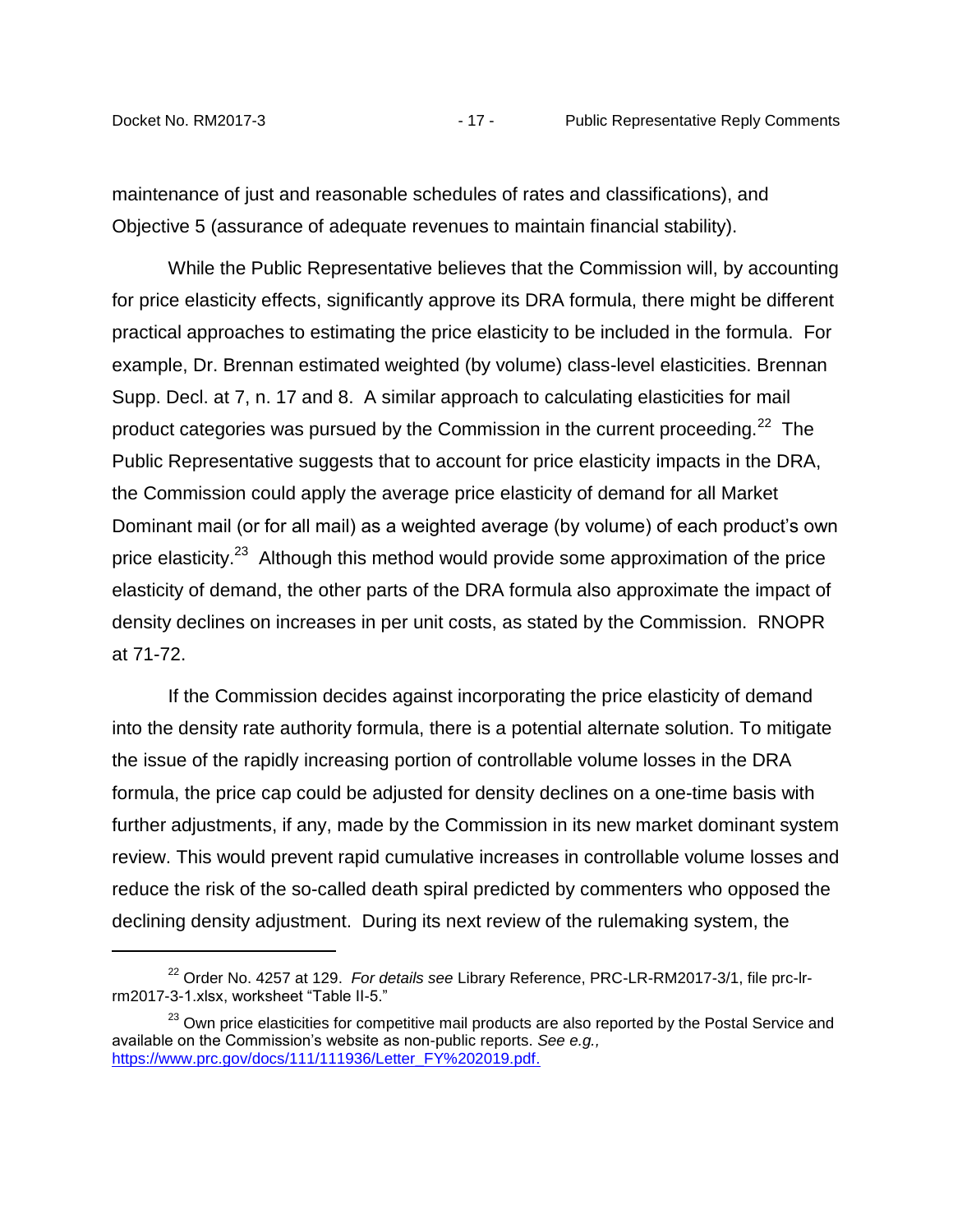<span id="page-19-0"></span>Commission would be able to analyze the magnitude of new density declines and determine whether another price cap adjustment is reasonable or necessary.

## 4. The Alleged Lack of a Rational Connection Between Declining Density and the Density Adjustment Authority

Joint Commenters asserts that the Commission's density proposal is "arbitrary and capricious because the Commission fails to make any credible effort to quantify the impact of the change in density on postal finances and the size of the adjustment required to offset it." Joint Commenters at 44. It bases this claim, in part, on a methodology previously employed by the Commission to quantify the impact of volume changes on postal finances. *Id.* at 45 (*See* Figure C – Contribution Loss (FY 2011 – FY 2018). It concludes that the impact of volume changes was minimal. *Id.*

It appears from an examination of the information displayed in Figure C that Joint Commenters's conclusion that the impact on postal finances would be minimal is based upon the negative contributions of Market Dominant mail being almost completely offset by the positive contributions of Competitive mail. *Id.* (*See* Figure C – Contribution Loss (FY 2011 – FY 2018, column 6). The Public Representative opposes using Competitive mail class revenues to offset the Market Dominant mail class losses. As a matter of arithmetic, the Competitive mail revenues may offset Market Dominant mail losses, but allowing the offset is nothing more than a means of hiding the Market Dominant losses to deny the Postal Service any relief from density declines that are beyond its control. *See also* 2018 Public Representative Comments at 20-23 (discussing regarding the allocation of uncontrollable retirement obligations to competitive products.

## B. Supplemental Rate Authority for Statutory Retirement Obligations

<span id="page-19-1"></span>The Commission's proposed mechanism would provide the Postal Service with additional authority to generate revenues to amortize unfunded liabilities for three statutorily mandated retirement obligations: the unfunded liabilities for Retiree Health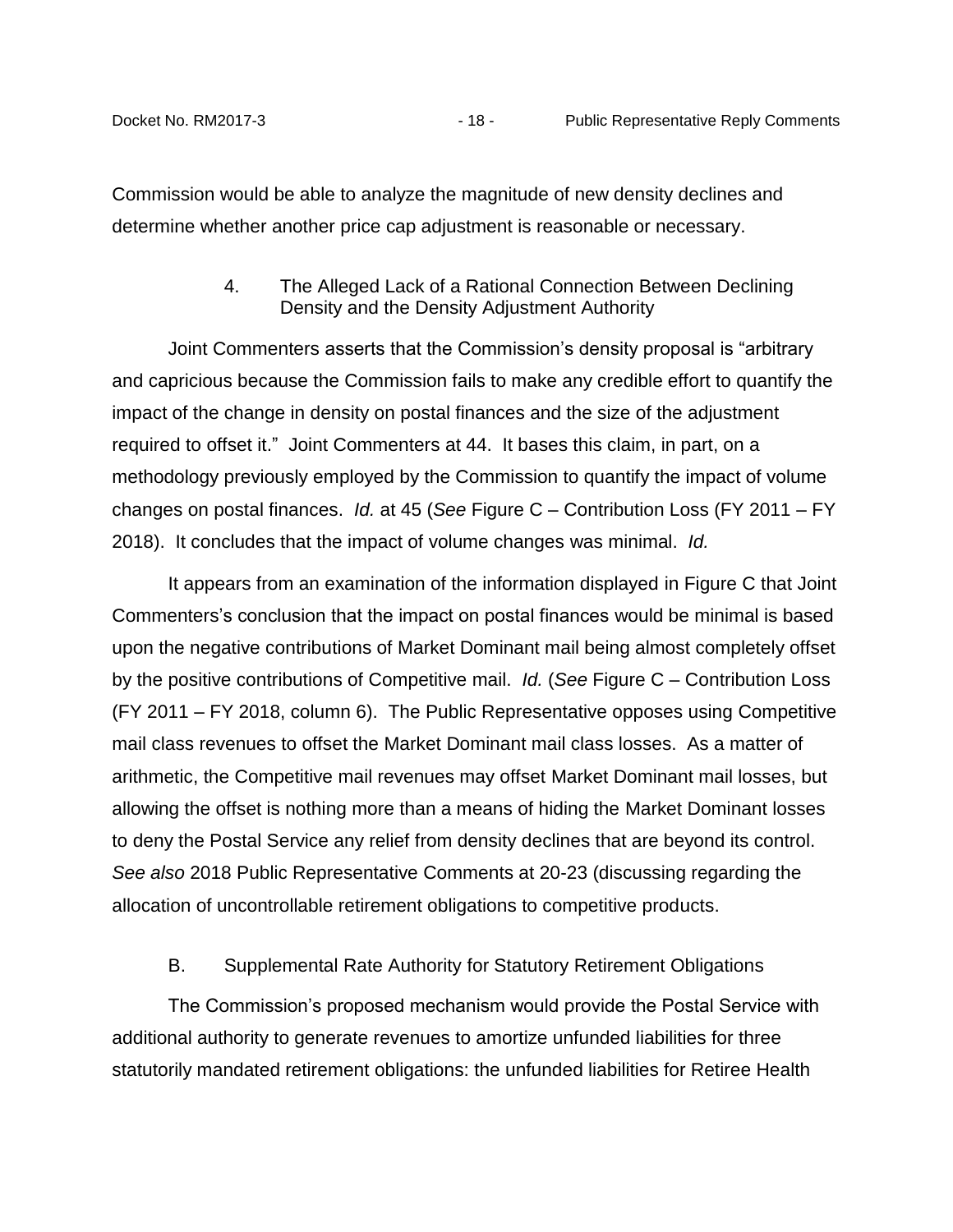Benefits (RHB), the Civil Service Retirement System (CSRS), and the Federal Employee Retirement System (FERS). RNOPR a 91. The amount of the additional authority would be determined annually and would be phased-in over 5 years. *Id.* In order to be eligible for the full rate authority, the Postal Service would be required to make minimum amortization payments toward its unfunded retirement liabilities based upon the amount of revenue raised from the additional rate authority during the previous fiscal year. *Id.*

In his comments responding to the Commission's NOPR, the Public Representative advocated adjustments to the price cap that would enable the Postal Service to recover uncontrollable costs for unfunded RHB, CSRS, and FERS liabilities. PR Initial Comments at 43-55. These costs are statutorily mandated, actuarially determined, and billed and collected by the Office of Personnel Management (OPM). As such, these are exogenous costs and the authority to collect them by means of an adjustment to the price cap is fully supported by established price cap theory $^{24}$  and the record in this proceeding.<sup>25</sup>

In their February 3, 2020 comments, opponents of the proposal present a series of objections. They argue that the Commission should wait for Congress to deal with the Postal Service's retirement obligations (FCBM Comments at 43-44); that the Commission's proposal is theoretically deficient (Joint Commenters at 51-53); that the proposal should be adjusted to take into account \$3.1 billion of rate authority that is allegedly included under the existing CPI-U cap (FCBM Comments at 44-46); that the proposal would constitute unlawful retroactive ratemaking (Joint Commenters at 51-53); that the proposal will impose unlawful rate increases on mailers (Joint Commenters at 18-22; FCBM Comments at 20-24); that the proposal will have no effect on the Postal

 $\overline{a}$ 

<sup>&</sup>lt;sup>24</sup> Kwoka/Wilson Decl. at 7-10.

 $^{25}$  RNOPR at 88-91.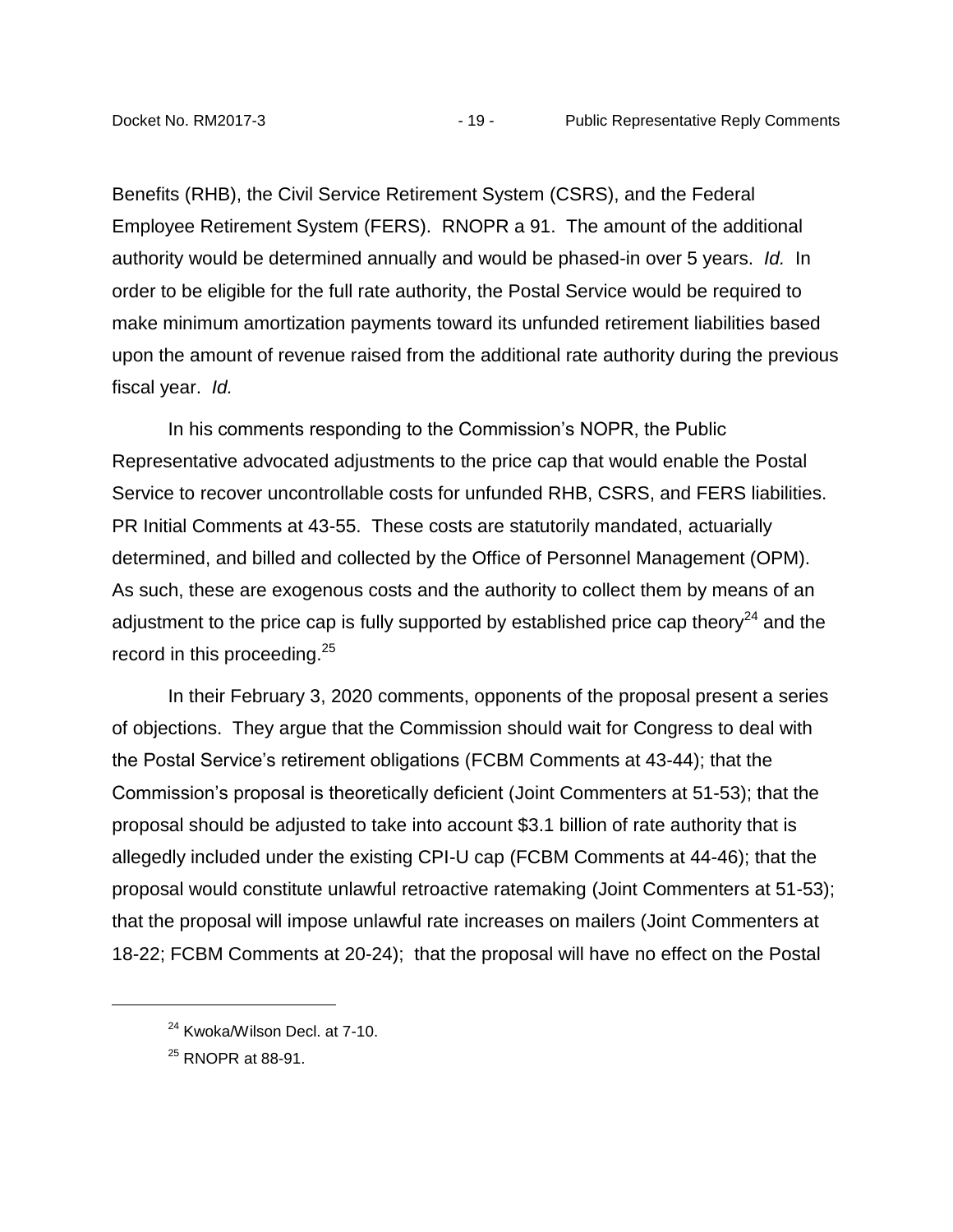Service's financial stability (FCBM Comments at 46-48); and that the additional rate authority is unnecessary (Joint Commenters at 59-60).

#### 1. Deferral to Congress

<span id="page-21-0"></span>The argument by FCBM that the Commission should defer to Congress regarding the Postal Service's retirement obligations has been adequately addressed by the Commission in the RNOPR. As the Commission correctly concluded, it has a duty to address the impacts of the Postal Service's retirement obligations pending any action by Congress. *See* RNOPR at 94. Until action is taken by Congress, the Commission has an obligation to review the current market dominant rate system and take whatever actions it has the authority to take to achieve the objectives of 39 U.S.C. § 3622(b). If and when Congress acts, the Commission will be required to take whatever additional steps are necessary to carry out Congress's directives.

## 2. Alleged Theoretical Deficiencies in the Proposal

<span id="page-21-1"></span>Joint Commenters sets forth several grounds to support its claim that the proposed supplemental rate authority for retirement obligations is contrary to the principles of price cap regulation. It alleges that "greater rate authority reduce[s] incentives to operate efficiently and … [does] not do a good job of replicating competitive forces that protect customers from excessive pricing." Joint Commenters at 51. While that may be true as a general proposition, price cap principles allow adjustments that permit increased prices that cover costs that are outside the control of the regulated entity. Kwoka/Wilson Decl. at 8.

Joint Commenters argue further that "this evaluation [the 10 Year Rate System Review] is not designed to true-up for past cost changes—those risks were already shared when the cap was initially established." Joint Commenters at 52. Joint Commenters refer to the statement by its expert Dr. Willig that "if the Postal Service's retirement benefit funding obligations were built into the level of allowed prices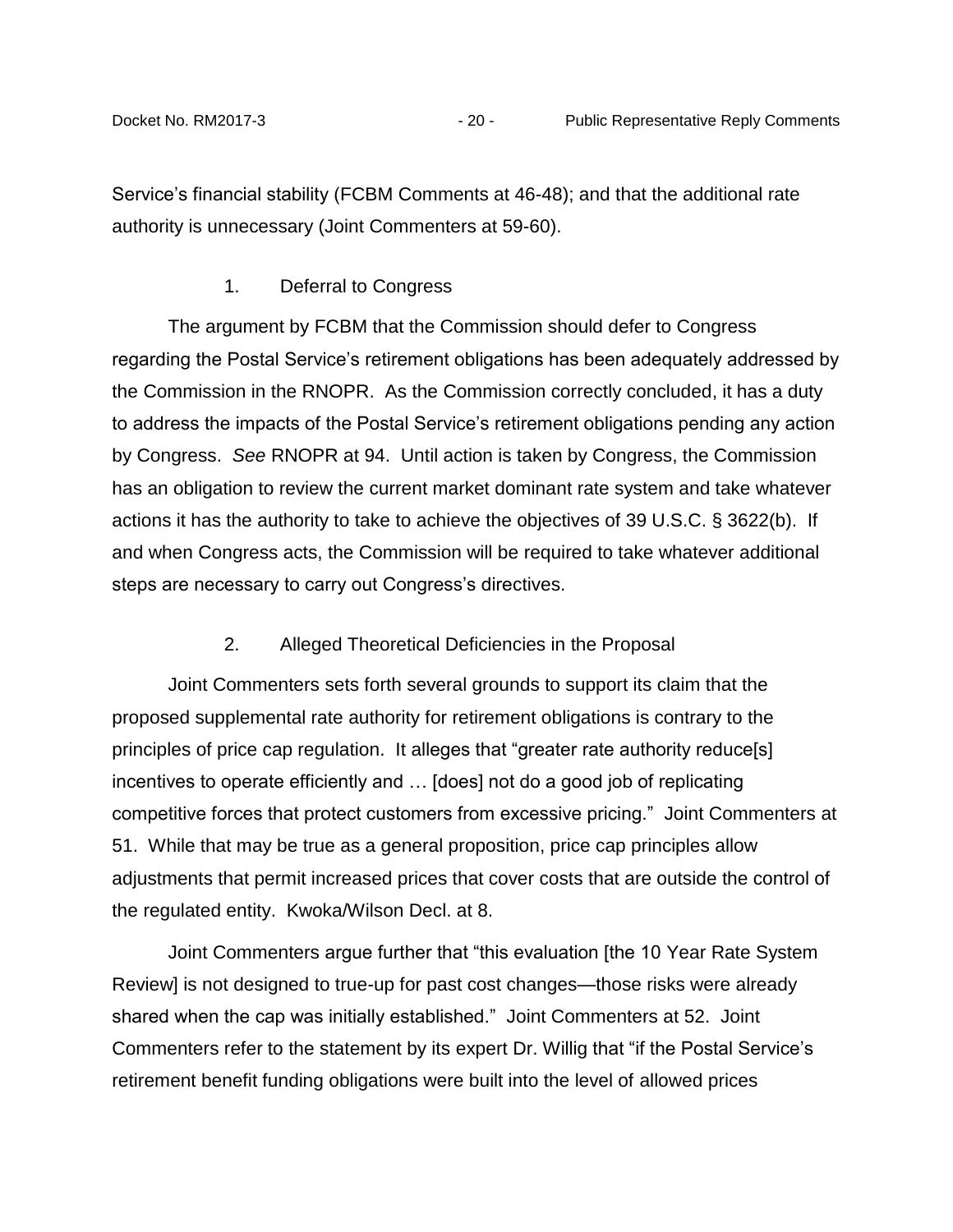previously, then it would be highly problematic to allow the Postal Service pricing authority that effectively lets the Postal Service collect this cost a second time." *Id.* at 53 (quoting Willig Decl. at ¶ 24, n.16).

The costs to be recognized by the Commission's proposed supplemental rate authority for retirement obligations are not costs in existence at the time the cap was originally imposed in 2006. The costs at issue were not actuarially determined and imposed until 2017, shortly after the proceedings in this docket began. At the time the price cap was imposed, these costs could not have been included because no one knew what they would be. The proposed rate authority to permit prospective collection of the actuarially determined and statutorily mandated retirement costs that came into being in 2017 is consistent with price cap principles. Kwoka/Wilson Decl. at 8.

3. Adjustment to Account for Alleged \$3.1 Billion Already in Rates

<span id="page-22-0"></span>In an argument similar to Joint Commenters's price cap theory argument above, FCBM asserts that the amount of any additional supplemental rate authority for retirement obligations should be adjusted downward to account for \$3.1 billion of rate authority it alleges is already included under the price cap. FCBM Comments at 44-46. This amount was originally agreed to by the parties to a settlement approved by the Commission in 2005. *See Opinion and Recommended Decision,* Docket No. R2005-1 at ¶¶ 3001, *et seq.* (November 1, 2005) (R2005-1 Opinion). The purpose of this rate authority was to fund an escrow related to the Civil Service Retirement System (CSRS). FCBM alleges that this \$3.1 billion has grown in the years since with CPI-U adjustments and that it would cover most of the amortization payments due. FCBM Comments at 45. FCBM urges the Commission to require the Postal Service to account for this money and, if it finds that the money was spent on other purposes, no additional rate authority would be appropriate.

The Public Representative agrees that the Commission needs to determine whether the proposed supplemental rate authority for retirement obligations is already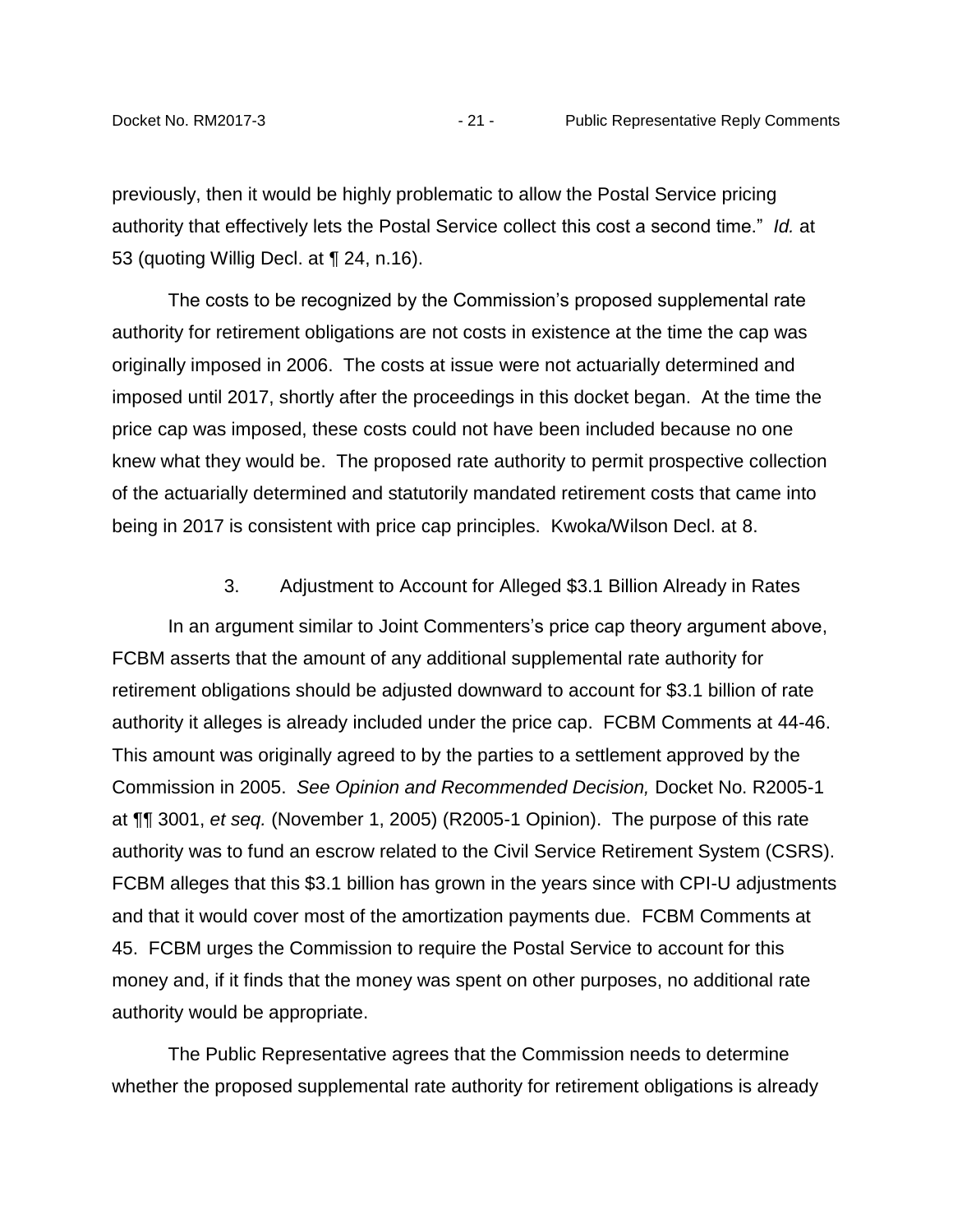provided for under the CPI-U price cap. In his initial comments in this proceeding, the Public Representative discussed the \$3.1 billion rate adjustment approved in Docket No. R2005-1 and noted that the Commission might, or might not, conclude that the Postal Service's rates already include a portion of retirement obligation amortization costs. 2017 PR Comments at 38-39.

The issue of whether the \$3.1 billion rate adjustment approved in Docket No. R2005-1 covers current retirement obligation amortization payments requires consideration of a number of factors, including the unique history of the proceedings in that docket.

The Postal Service's request for the \$3.1 billion rate adjustment in Docket No. R2005-1 was occasioned by the Postal Civil Service Retirement System Funding Act of 2003, Pub.L. 108-18, 117 Stat. 624, April 23, 2003. Pub.L. 108-18 required the Postal Service to place \$3.1 billion in escrow beginning in FY 2006. In order to have the funds necessary to make the annual escrow payments, the Postal Service requested a \$3.1 billion rate increase. R2005-1 Opinion at 12. The request was unique. This was the first time the Postal Service sought a rate increase "for the sole purpose of meeting a single financial commitment…." *Id.* at 12-13.

The Postal Service's request in Docket No. R2005-1 was also unique because it did not seek rate authority to cover an indicated \$2.88 billion test year before-rates revenue deficiency. *Id.* at 23. This latter fact is of potential importance because it was relied upon by the Commission in concluding that the Postal Service would not experience a significant windfall if the escrow requirement were later removed. *Id.* at 36 ("Further, in light of the estimated \$2.88 billion revenue deficiency for the test year, relief from the escrow requirement would likely yield no significant windfall to the Postal Service."). In other words, the Commission appears to have left open the possibility that the \$3.1 billion might later be used to meet a traditional revenue deficiency and applied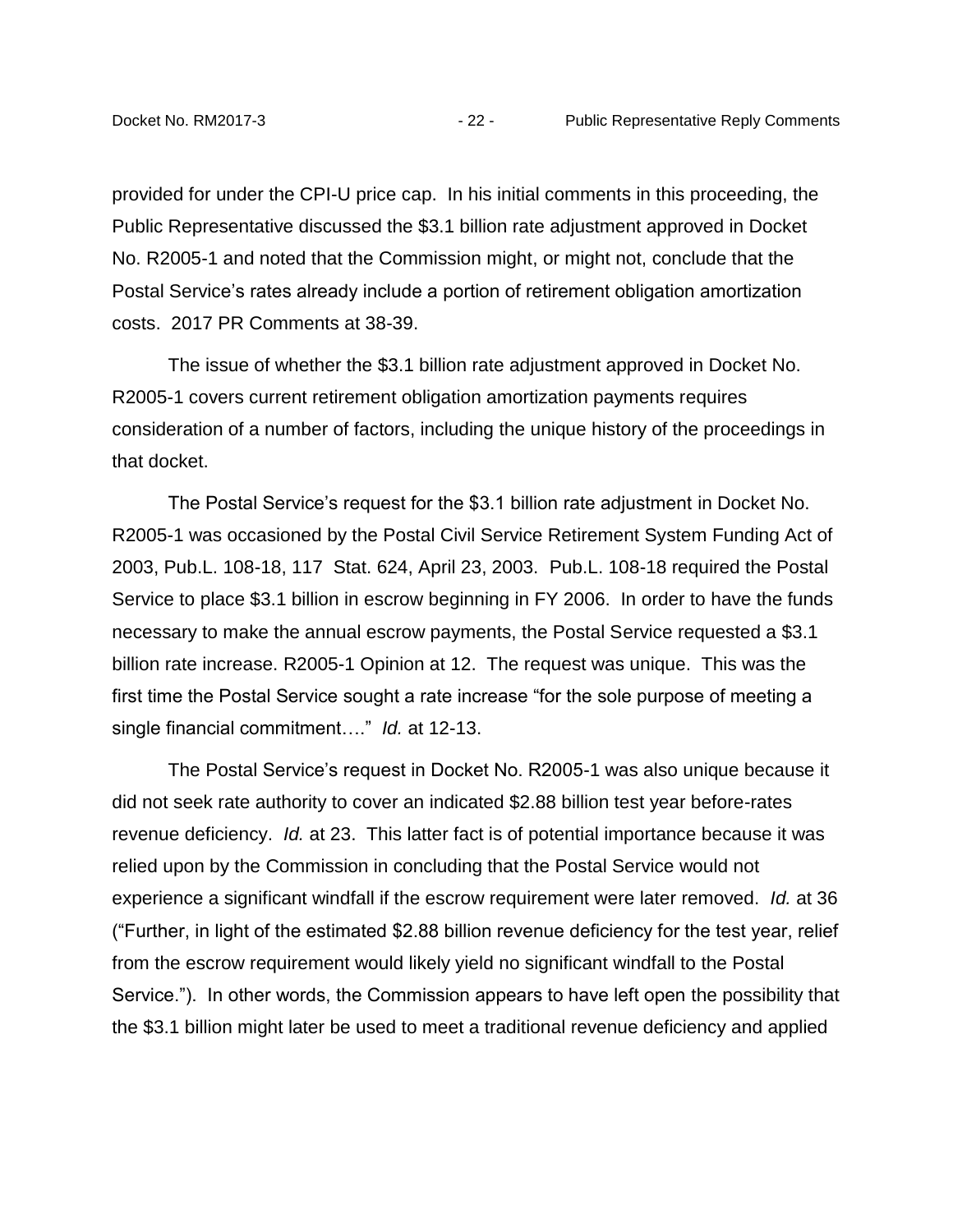to other costs. This could explain why the Commission never required the Postal Service to account separately for the \$3.1 billion.

Based on the foregoing facts, the Commission could conclude that the \$3.1 billion rate adjustment that it approved was initially intended to meet the escrow requirement in Pub.L. 108-18 but that, thereafter, the use of the funds was unrestricted and not dedicated to satisfaction of retirement obligation payments.

But even if the Commission were to conclude that the \$3.1 billion is dedicated to the payment of retirement obligations, that would not be the end of its inquiry. The \$3.1 billion rate adjustment approved in Docket No. R2005-1 was more than \$2 billion below the annual retiree health benefit lump sum payment obligations established by the PAEA as demonstrated by comparison with the lump sum payment obligations set forth in the following table:

|      | FY                   | <b>PAEA Payment</b><br><b>Schedules</b><br>(\$ billion) |
|------|----------------------|---------------------------------------------------------|
| 2007 |                      | 5.4                                                     |
| 2008 |                      | 5.6                                                     |
| 2009 |                      | 5.4                                                     |
| 2010 |                      | 5.5                                                     |
| 2011 |                      | 5.5                                                     |
| 2012 |                      | 5.6                                                     |
| 2013 |                      | 5.6                                                     |
| 2014 |                      | 5.7                                                     |
| 2015 |                      | 5.7                                                     |
| 2016 |                      | 5.8                                                     |
| ⌒    | $\ddot{\phantom{0}}$ | . .<br>$\sim$ $\sim$ $\sim$                             |

## Table 5: PAEA Schedule of Payments into the Retiree Health Benefits Fund

Source: PAEA, section 803.

According to FCBM, the \$3.1 billion rate adjustment approved in Docket No. R2005-1 (as adjusted by the CPI-U) produced "a cumulative amount in excess of \$39 billion over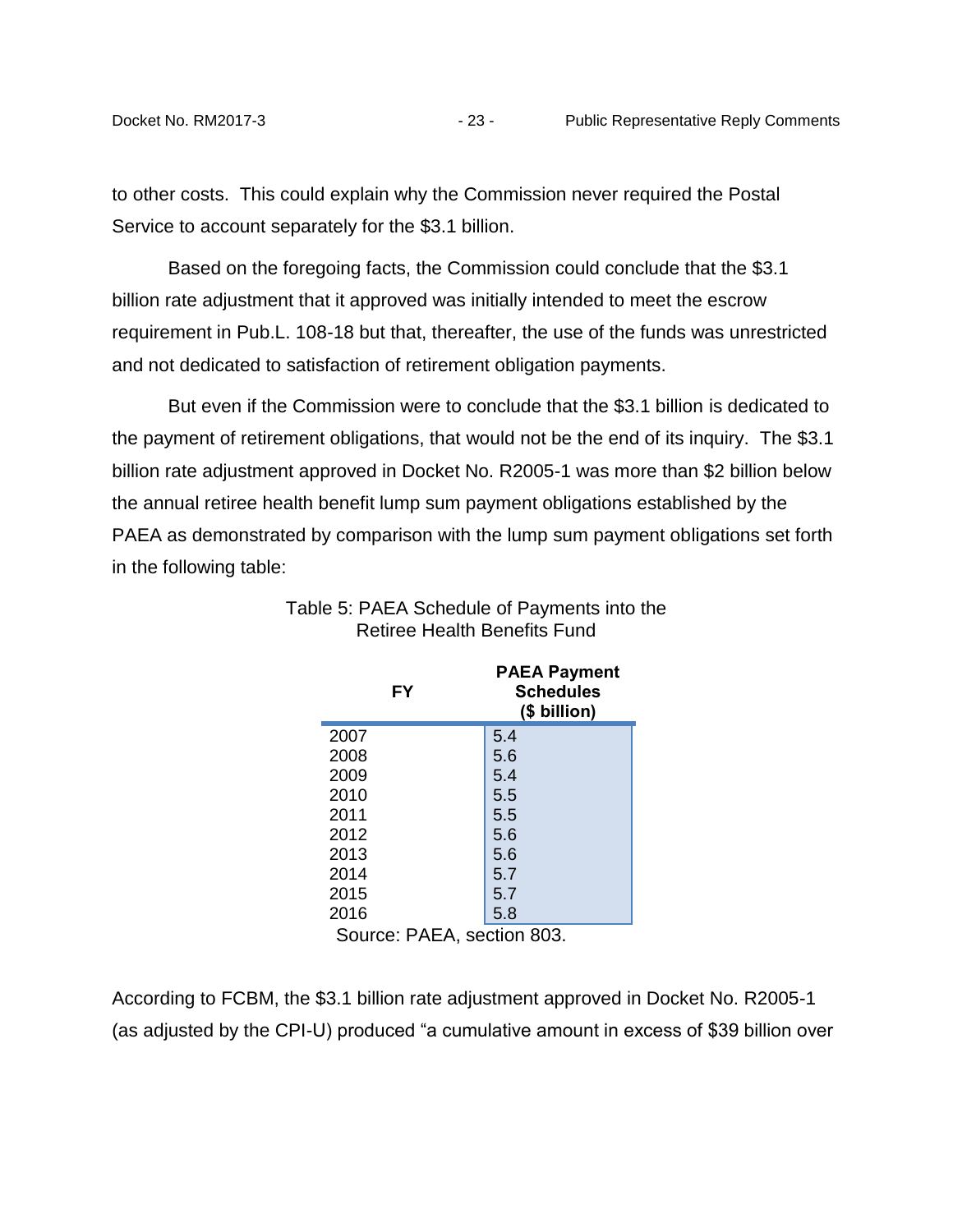the ten-year period from 2007 through 2016. $^{26}$  The difference between the \$55.8 billion statutorily scheduled payment obligation and the \$39 billion Docket No. R2005-1 rate authorization is \$16.8 billion. In addition, the Postal Service has, to date, been obligated to pay approximately \$10.7 billion toward current statutorily mandated costs of retirement benefits.<sup>27</sup> The total outstanding amount is over \$27 billion. Even if the rate adjustment approved more than 14 years ago in Docket No. R2005-1 were assumed to cover these new obligations, it would take over 7 years to recover existing obligations. In the meantime, with each passing year, the Postal Service will continue to incur additional statutorily mandated annual payment obligations of approximately \$3 billion for RHB, CSRS, and FERS.

#### 4. Alleged Unlawful Retroactive Ratemaking

<span id="page-25-0"></span>Joint Commenters allege that the Commission's retirement-based supplemental rate authority is "a transparent attempt to retroactively correct the price cap to recover costs that the Postal Service failed to recoup since 2006. Joint Commenters at 51-53.. The Public Representative has addressed the retroactive ratemaking argument in Section III., *supra.*

## 5. Detrimental Impacts on Mailers

<span id="page-25-1"></span>Commenters criticize the proposed supplemental rate authority for failing to consider the detrimental impacts it will have on mailers. E.g., Joint Commenters at 18- 22; FCBM Comments at 20-24. The Public Representative agrees that the Commission

 $26$  FCBM Comments at 45. For purposes of the current discussion, the Public Representative accepts FCBM's estimate.

<sup>27</sup> *See* Annual Report Pursuant to Section 13 or 15(d) of the Securities Exchange Act of 1934 of Fiscal Year Ended September30, 2017, at 17 (\$\$4.140 billion); Annual Report Pursuant to Section 13 or 15(d) of the Securities Exchange Act of 1934 of Fiscal Year Ended September30, 2018, at 20 (\$3.351 billion); and Annual Report Pursuant to Section 13 or 15(d) of the Securities Exchange Act of 1934 of Fiscal Year Ended September30, 2019, at 18 (\$3.240 billion).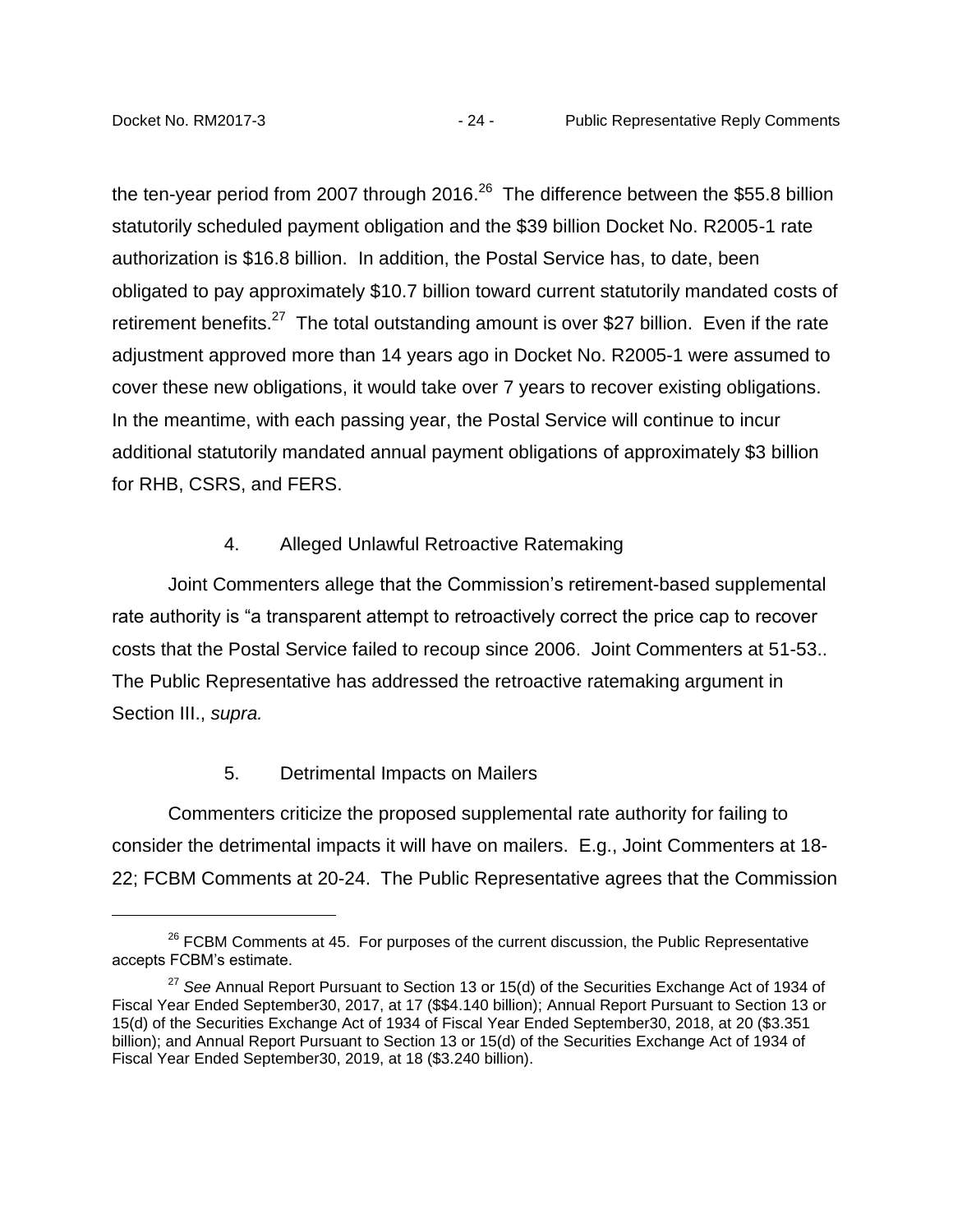has an obligation to consider those impacts. In this case, the Commission has implicitly done so by phasing in this new rate authority. A more explicit explanation of how the Commission considered the impact of this one rate authority should be provided using, for example, demand elasticities and by reviewing and discussing information provided by mailers in their comments.

## 6. Alleged Failure to Have an Impact on the Postal Service's Financial **Stability**

<span id="page-26-0"></span>Several commenters argue that the proposed retirement-based supplemental rate authority will not put the Postal Service in any better financial shape. Joint Commenters at 51; FCBM Comments at 46-48. FCBM refers to the fact that the Commission would require the Postal Service to pay the revenues it collects under the supplemental rate authority to the Treasury and will not be able to use the revenue for operations. FCBM Comments at 46.

The Public Representative agrees and has for that, and other reasons, opposed the Commission's imposition of a requirement that revenue collected by the Postal Service be paid to Treasury. 2020 PR Comments at 32-35. In fact, the payment requirement could deter the Postal Service from attempting to collect any revenue under the new supplemental rate authority for the simple reason that any such attempt could cause mail volumes to decline without benefit to the Postal Service.<sup>28</sup>

<sup>&</sup>lt;sup>28</sup> *Id.* The payment requirement has other problems as well. First, it intrudes into the Postal Service's prerogative to run its business. Second, it sets a precedent for further micromanaging of Postal Service operations. Third, it is inconsistent with the concept that under a price cap regime, the regulated entity generates revenue not earmarked for any particular purpose and assumes responsibility for how it spends the revenues it receives. Without the Commission's condition, the Postal Service can, of course, use additional revenues for operational purposes and default on its retirement payment obligations. If the Postal Service does that, as it has already defaulted on the lump sum payments for retiree health care, it is the Postal Service's responsibility. The ultimate resolution of that possibility will remain for another day and could well require resolution by Congress.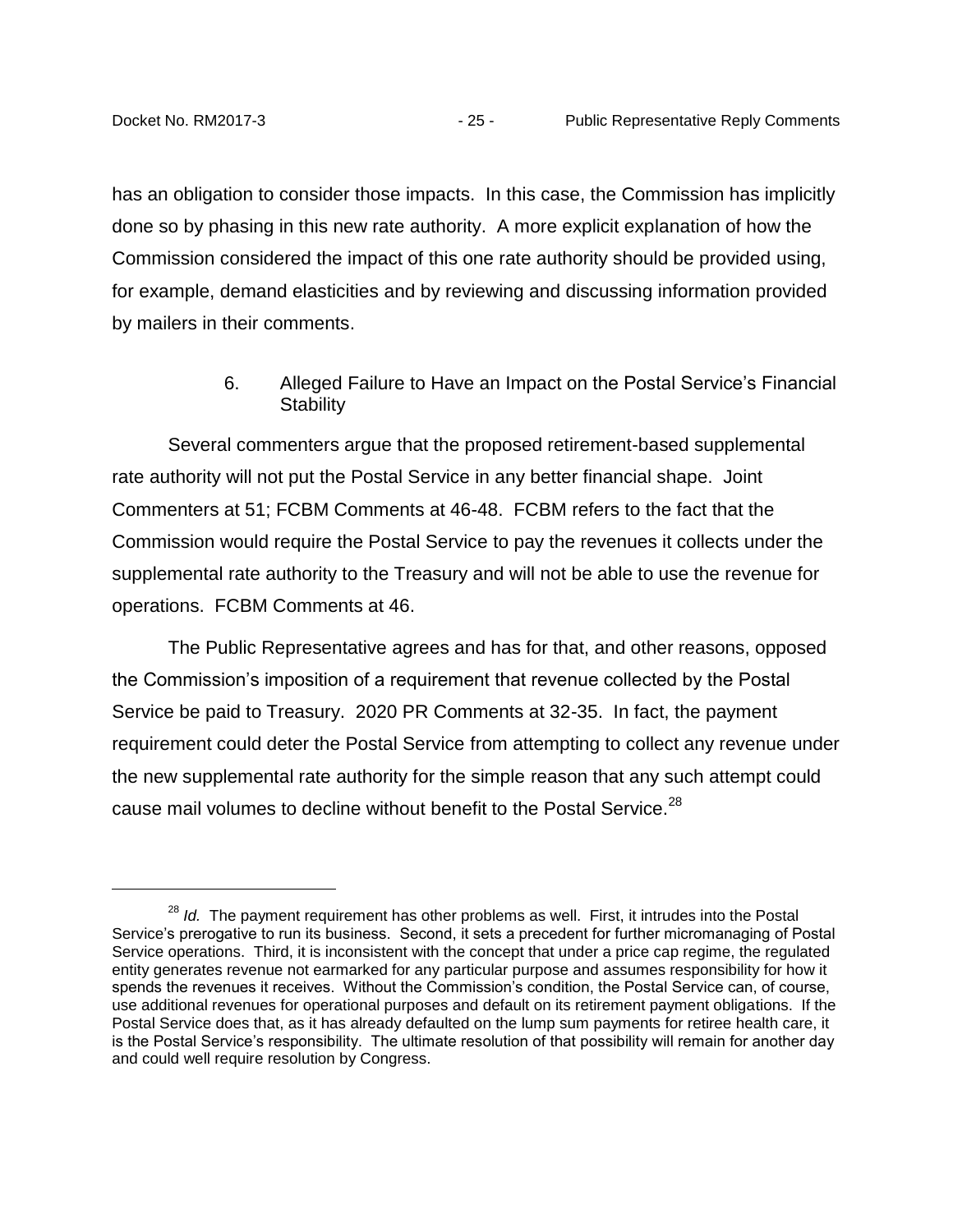7. Alleged Absence of Any Need for the Additional Rate Authority

<span id="page-27-0"></span>Joint Commenters asserts that supplemental rate authority should not be authorized because '[t]he proposed authority will have little impact on whether the Postal Service will actually be able to make promised payments to its retirees…[and]…because the Postal Service already has the ability to fund its retirement obligations." Joint Commenters at 59. Joint Commenters states further that "[i]n reality, the Postal Service simply does not need additional funding to meet the obligations it has toward its retirees, whether the prefunding obligations are recorded against its balance sheet or not." *Id.* at 60. These arguments are companions to an earlier Joint Commenters argument that the Postal Service should stop making the lump sum retiree health benefit payments that were statutorily required until 2016 because no one would do anything to enforce the Postal Service's obligation. Reply Comments of ANM, *et al.,* March 30, 2018, at 19. The Commission did not accept this latter argument and it should reject its latest variants. *See* RNOPR at 88-94.

The Postal Service's legal obligation to make these payments remains, whether or not the Postal Service defaults on them and whether or not these payments are currently needed to meet the Postal Service's obligations to its retirees. The Postal Service's annual amortization payments for retiree health benefits and for CSRS and FERS retirement benefits are legal obligations, whether or not they are needed to meet current obligations to retirees. The purpose of these funds is to ensure that future retiree benefits will be honored without taxpayer funding. Whether or not the funding mechanism should be changed is a matter for Congress to decide. In the meantime, the Postal Service's obligation to make these payments creates an uncontrollable, or exogenous, cost which the supplemental rate adjustment is intended to address.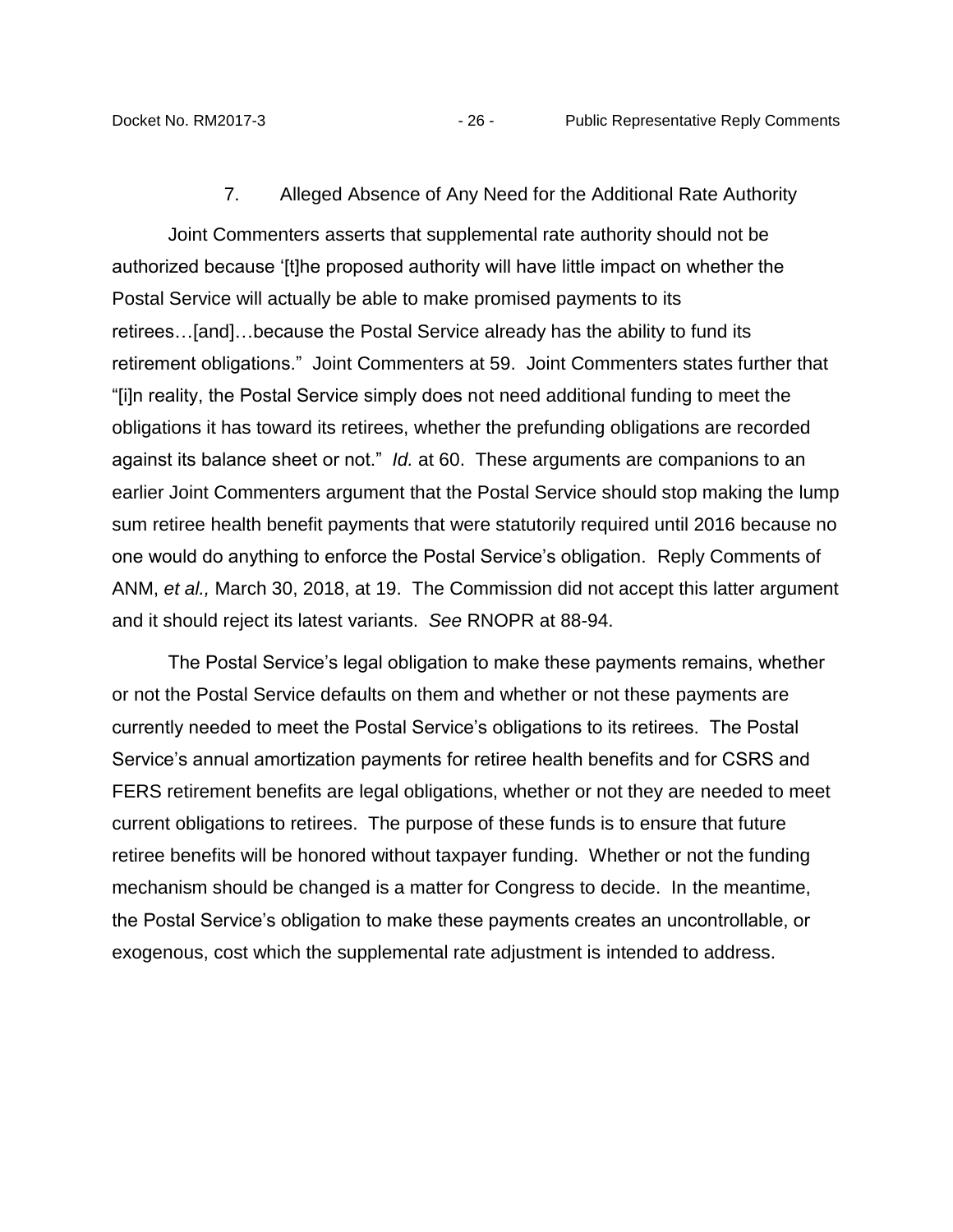#### <span id="page-28-0"></span>V. COMMISSION'S PROPOSALS TO ADDRESS NON-COMPENSATORY PRODUCTS AND CLASSES OF MAIL

 The Commission has proposed giving the Postal Service an additional 2 percentage points of rate authority for any class of mail with attributable costs that exceed revenue. RNOPR at 174. The Postal Service's use of the additional pricing authority would be voluntary. *Id.* at 168.

Mailers who would be affected by the proposal object on a variety of grounds.<sup>29</sup> One of their principal arguments is "that serious questions exist about the validity of many of the costs being reported."<sup>30</sup> Another is that they are unable to absorb the proposed price increases. *E.g.,* NNA Comments at 4-10.

The Public Representative's position throughout this proceeding has been that the Commission should reset the price cap for non-compensatory classes to permit the Postal Service to collect rates as near as possible to estimated costs. 2020 PR Comments at 49. The Public Representative, supported by the declaration of Dr. John Kwoka and Dr. James Wilson, is consistent with generally applicable price cap principles. *Id.* (citing Kwoka/Wilson Decl. at 15-17).

As they explain in their joint declaration, general price or price cap resets that adjust prices or rate caps to levels that cover 100 percent of costs are generally disfavored because such resets resemble cost-of-service regulation and reduce or eliminate incentives for cost reductions or efficiency improvements. However, there are exceptions to this general rule. One such exception is presented when the gap between prices and costs produces large and persistent revenue shortfalls that threatens the financial viability of the business. *E.g.* Kwoka/Wilson Decl. at 16-17. The serious revenue shortfalls produced by non-compensatory products and mail classes

<sup>&</sup>lt;sup>29</sup> Comments of the National Newspaper Association, January 31, 2020 (NNA Comments); Initial Comments of the American Catalogue Mailers Association, February 3, 2020 (ACMA Comments).

<sup>30</sup> ACMA Comments at 3; *see also* NNA Comments at 10-14; Joint Commenters at 43.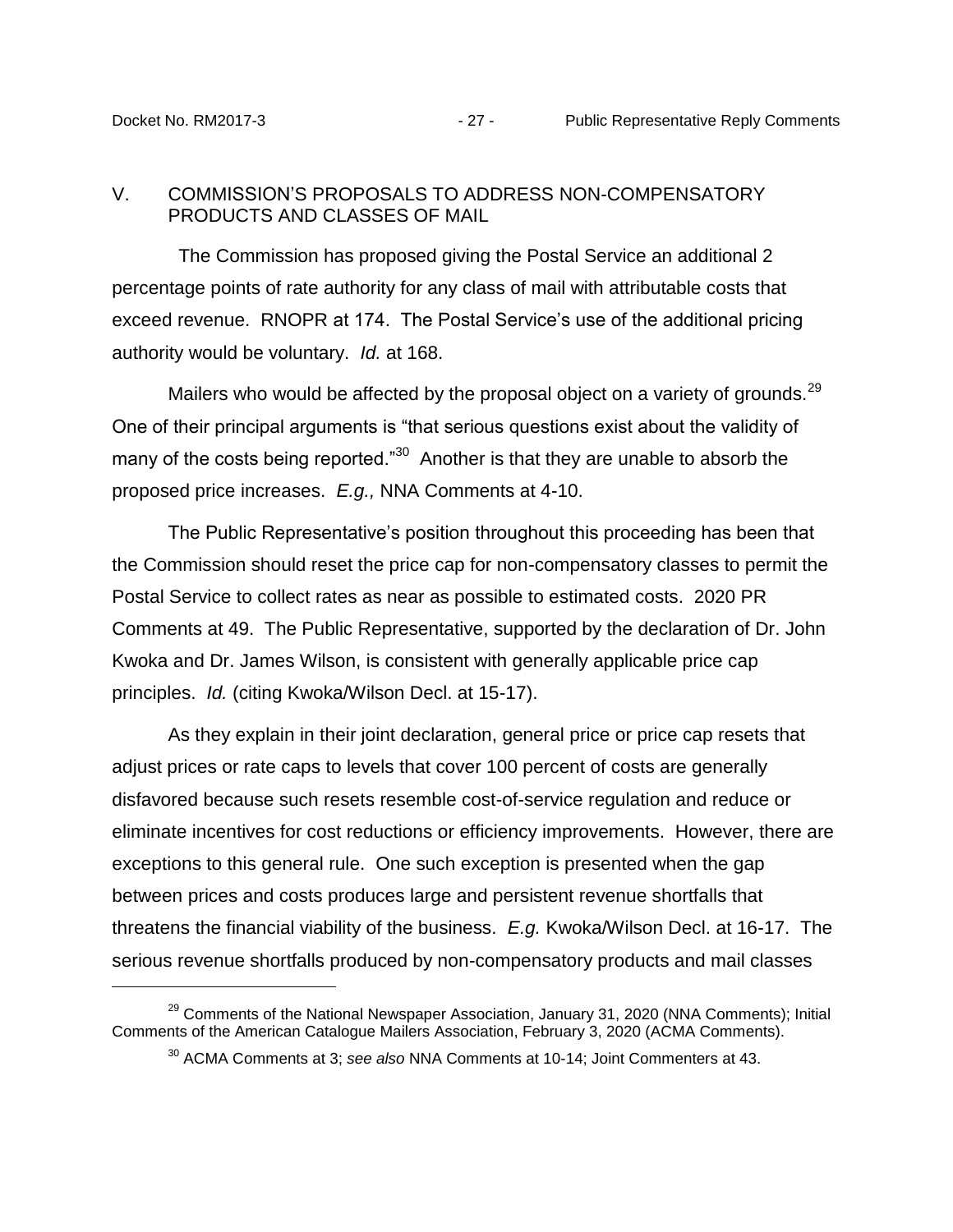presented in this case justify general price and rate cap resets for those postal products and rate classes.

There is nothing inherently wrong with expecting a customer to pay the full costs of the service it receives. If customers need a subsidy because of the perceived societal benefits they provide, such subsidies should come from taxpayers, not the Postal Service or other customers.

While the Public Representative supports a price reset as near as possible to estimated costs, the questions regarding the validity of the costs reported for noncompensatory classes need to be examined and addressed by the Commission. In the meantime, as the Public Representative has previously stated, a multi-year phase-in mechanism could be used to moderate the impact of any increase in the cap for noncompensatory classes. In that connection, the Public Representative submits that unless record support exists for the 2 percent increase proposed by the Commission, phase-in of a cap reset aimed at full cost recovery would be more transparent and defensible. Finally, the Public Representative again notes that an adjustment to the cap for non-compensatory classes, like adjustments to the cap for any other class, will not, by itself, raise prices. It is the Postal Service that must decide whether to exercise its pricing authority.

#### <span id="page-29-0"></span>VI. IMPACTS AND MEASURES TO AMELIORATE

In preceding sections, the Public Representative discussed the impact of the Commission's proposed supplemental rate authority for declining demand and for statutorily mandated payments for retirement obligations. *See* Section IV. A. 3. and IV. B. 5, *supra.* He also discussed the impact of those proposals and identified available means of mitigating the impacts of those rate authorities. *Id.* In Section V., *supra,* the Public Representative addressed the impact of proposed additional rate authority and mitigating measures for non-compensatory mail classes.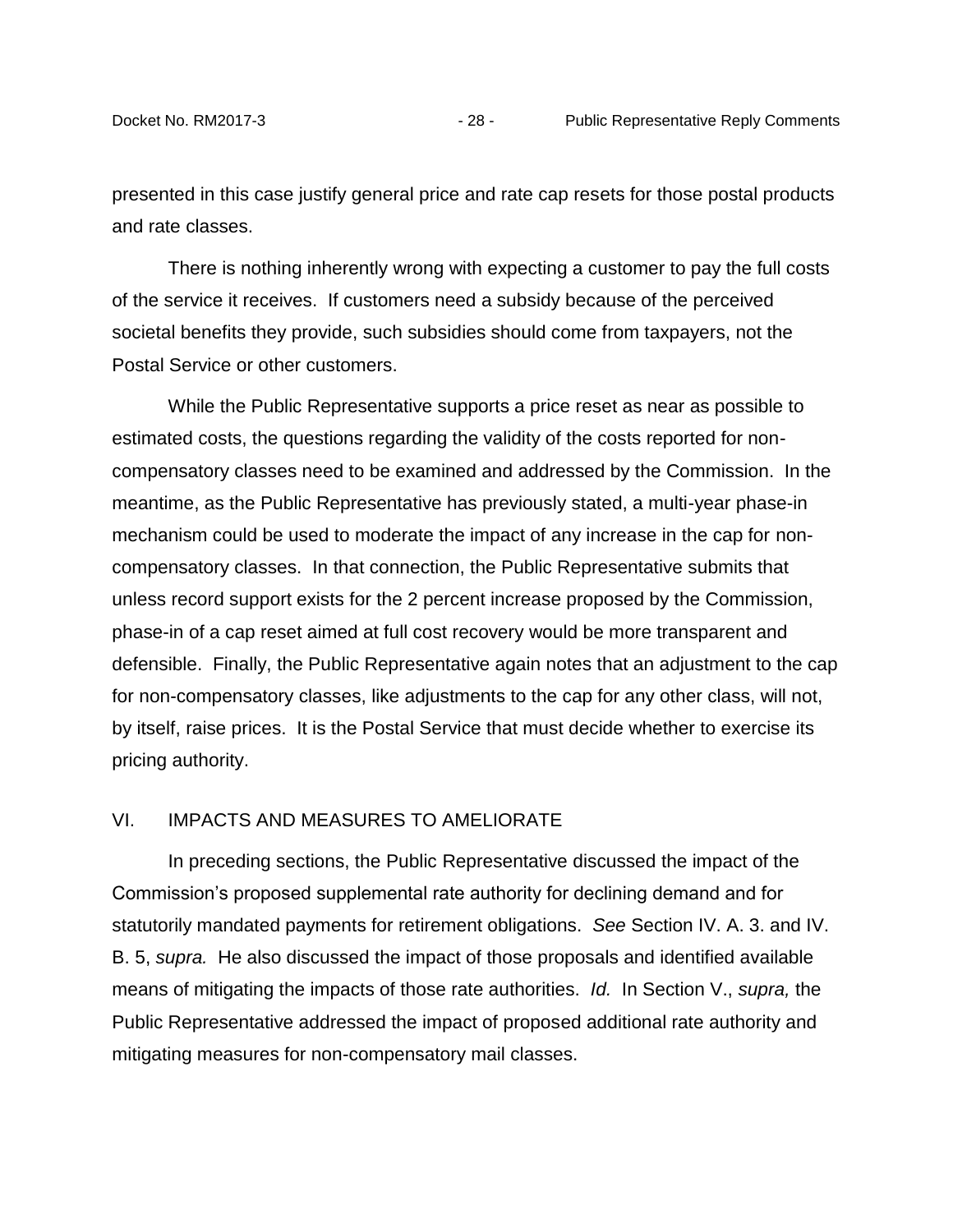Joint Commenters argues that the Commission has an obligation to consider the cumulative volume and price impact of all the proposals. Joint Commenters at 22-39, 56-58. *See also* NNA Comments at 5-6 (identifying the cumulative effect of the Commission's proposals on rates); FCBM Comments at 36-38, 48-49. The Public Representative agrees that the Commission must consider the cumulative effects of its proposals before it can adopt them. This is particularly important in light of the analyses presented in the Brattle Declaration.

The tables set forth below present comparisons of the Commission's proposals and alternatives discussed by the Public Representative in his February 3, 2020 comments and in his reply comments set forth above. These comparisons are presented solely for illustrative purposes to demonstrate the relative differences in cumulative impact on prices and volumes produced by varying certain basic parameters.

As indicated in the note to the Table 6, information regarding the Commission's RNOPR proposal comes from the Battle Declaration and were originally provided by the Commission. The Public Representative's alternatives presented in these tables differ from the Commission's RNOPR proposals in three important respects. First, to reflect the fact that the Public Representative has opposed the Performance-Based rate authority, the Public Representative's alternatives do not include that authority or the effects of that authority. Second, both the Public Representative's Scenario 1 and Scenario 2 operate over a 4 year period, reflecting the Public Representative's proposal to phase-in the retirement-based supplemental rate authority over 4 years. Third, Scenario 1 and Scenario 2 differ by the limiting the density rate authority adjustment in Scenario 2 to a one-time adjustment to the price cap. Further density rate adjustments, if any, would not occur until the Commission's next market dominant system review.

The Public Representative would also note that both of his scenarios limit adjustments to the Periodicals Class to 2 percent. Although the Public Representative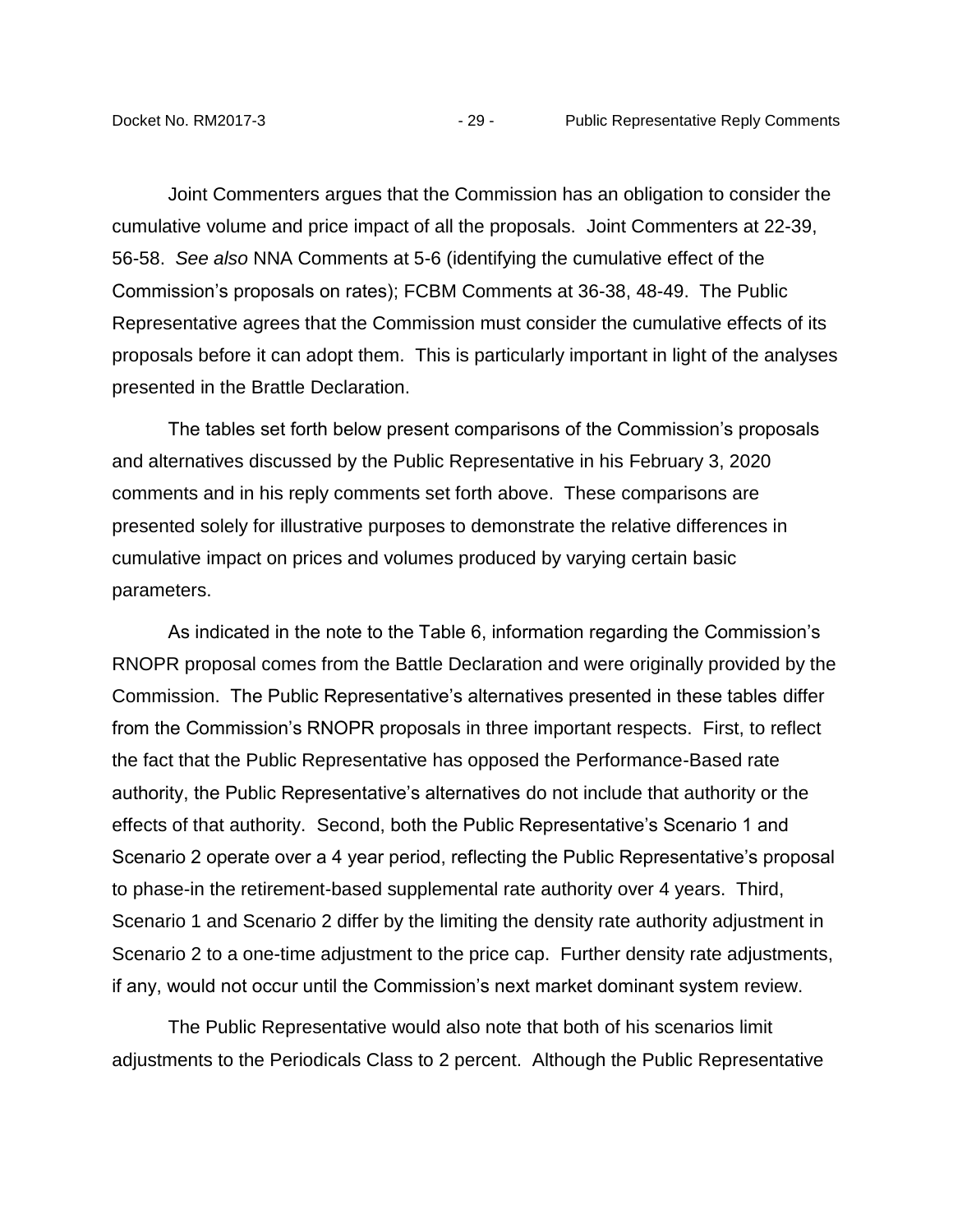advocates a larger adjustment, he has included a 2 percent adjustment to avoid unduly complicating comparisons to the Commission's proposals. The 2 percent limitation in the Public Representative's scenarios can be viewed a form of mitigation measure.

Table 6 and Table 7 provide a comparison of annual and cumulative price increases for Market Dominant Mail by class. Table 8 shows the cumulative impacts of these price increases on mail volumes.

Once again, the tables are presented as illustrations of the comparative price increases and relative cumulative impacts that result from varying the parameters of the price cap adjustments.

| <b>Market Dominant</b>     | <b>RNOPR Proposal</b> | <b>PR Scenario 1</b> |           | <b>PR Scenario 2</b> |
|----------------------------|-----------------------|----------------------|-----------|----------------------|
| <b>Mail Claases</b>        | Over 5 years          | Over 4 years         |           | Over 4 years         |
|                            | Per year              | Per year             | In Year 1 | In Years 2, 3,4      |
| <b>First-Class Mail</b>    | 3.17%                 | 2.17%                | 2.17%     | 0.94%                |
| <b>USPS Marketing Mail</b> | 3.17%                 | 2.17%                | 2.17%     | 0.94%                |
| <b>Periodicals</b>         | 5.17%                 | 4.17%                | 4.17%     | 2.94%                |
| <b>Package Services</b>    | 3.17%                 | 2.17%                | 2.17%     | 0.94%                |

Table 6: Additional Hypothetical Rate Authorities

*Sources*: RNOPR Proposal: Brattle Decl. at 10, Table 1, column "Average." These price increases were originally provided by the Commission. *See* RNOPR at 80 (Table IV-3), 100 (Table IV-6), 149 and 174. PR Scenario 1, uses the same rate authorities, but excludes performance rate authority. PR Scenario 2 not only excludes performance rate authority, but also applies density rate authority in Year 1 only.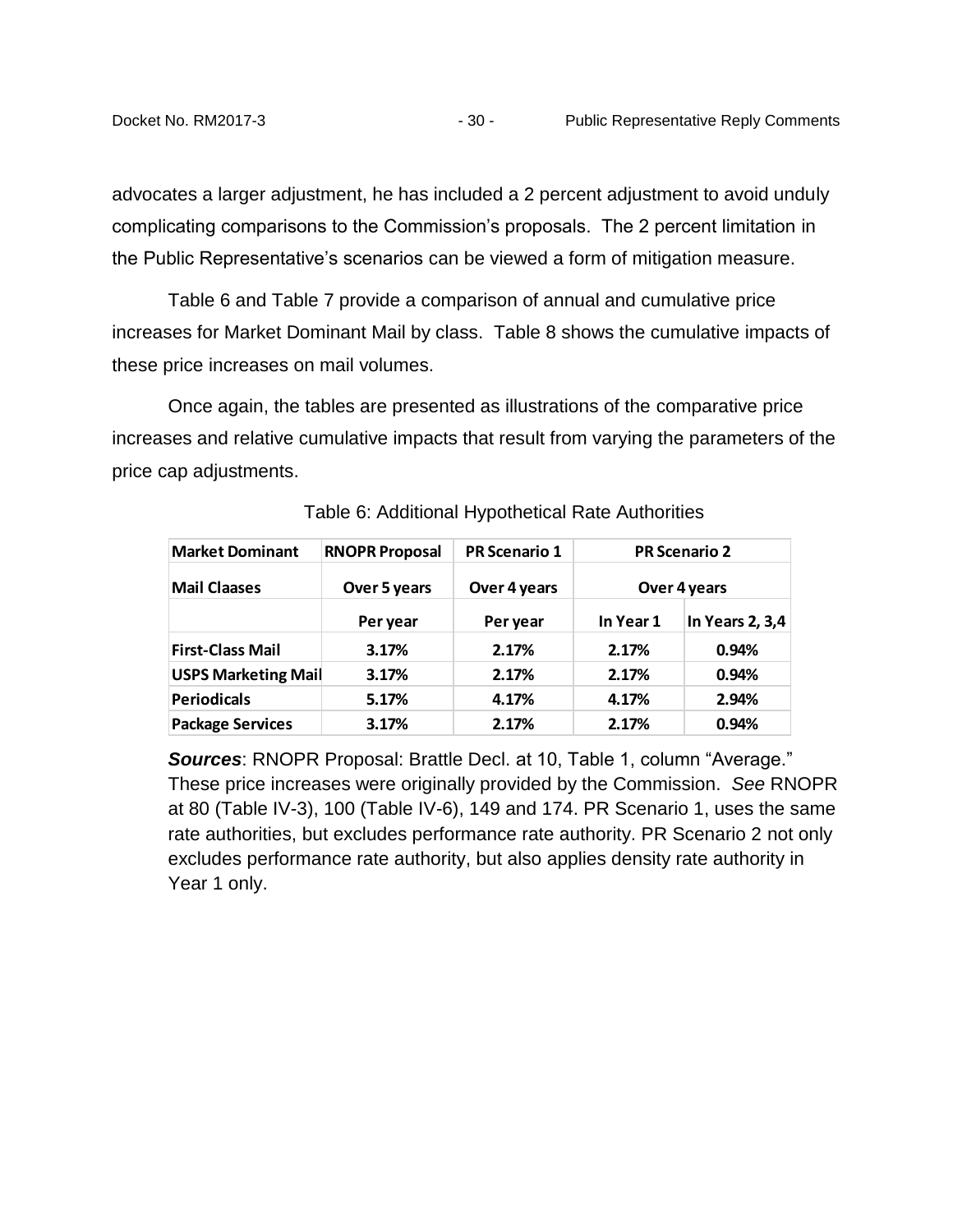| <b>Market Dominant</b>     | <b>Cumulative Above-Cap Price Increases</b> |                      |                      |  |
|----------------------------|---------------------------------------------|----------------------|----------------------|--|
| <b>Mail Classes</b>        | Over 5 years                                |                      | Over 4 years         |  |
|                            | <b>RNOPR Proposal</b>                       | <b>PR Scenario 1</b> | <b>PR Scenario 2</b> |  |
| <b>First-Class Mail</b>    | 16.89%                                      | 8.97%                | 5.08%                |  |
| <b>USPS Marketing Mail</b> | 16.89%                                      | 8.97%                | 5.08%                |  |
| <b>Periodicals</b>         | 28.66%                                      | 17.75%               | 13.63%               |  |
| <b>Package Services</b>    | 16.89%                                      | 8.97%                | 5.08%                |  |

| Table 7: Cumulative Price Increases |
|-------------------------------------|
|-------------------------------------|

*Sources*: The cumulative price increases are calculated using additional rate authorities from Table 6 above and phasing them over 5 or 4 years.

Table 8: Cumulative Volume Losses (assuming that the Postal Service exercises all additional rate authorities)

| <b>Market Dominant</b>     | <b>Additional Cumulative Mail Volume Losses</b> |                      |                      |  |
|----------------------------|-------------------------------------------------|----------------------|----------------------|--|
| <b>Mail Classes</b>        | Over 5 years                                    |                      | Over 4 years         |  |
|                            | <b>RNOPR Proposal</b>                           | <b>PR Scenario 1</b> | <b>PR Scenario 2</b> |  |
| <b>First-Class Mail</b>    | $-4.7%$                                         | $-2.5%$              | $-1.4%$              |  |
| <b>USPS Marketing Mail</b> | $-8.5%$                                         | $-4.5%$              | $-2.5%$              |  |
| <b>Periodicals</b>         | $-5.5%$                                         | $-3.4%$              | $-2.6%$              |  |
| <b>Package Services</b>    | $-12.5%$                                        | $-6.6%$              | $-3.8%$              |  |

**Sources:** The cumulative volume losses are calculated using additional rate authorities from Table 5 above, volume data from FY 2019 ACR, Library Reference USPS-FY19-1, worksheet "Volume1" and average elasticity estimates by class computed as a weighted average by volume using data from Postal Service Econometric Estimates of Demand Elasticity for All Postal Products, FY 2019, January 21, 2020, folder "Volume Forecasts," file vf-Jan2019(md).xlsx, worksheets "Forecast Vols" and "Elasts;"

## <span id="page-32-0"></span>VII. A REVIEW OF THE MARKET DOMINANT SYSTEM SHOULD COMMENCE IN THREE YEARS

In his initial comments on the Commission's revised proposal, the Public Representative urged the Commission to conduct the next review of the market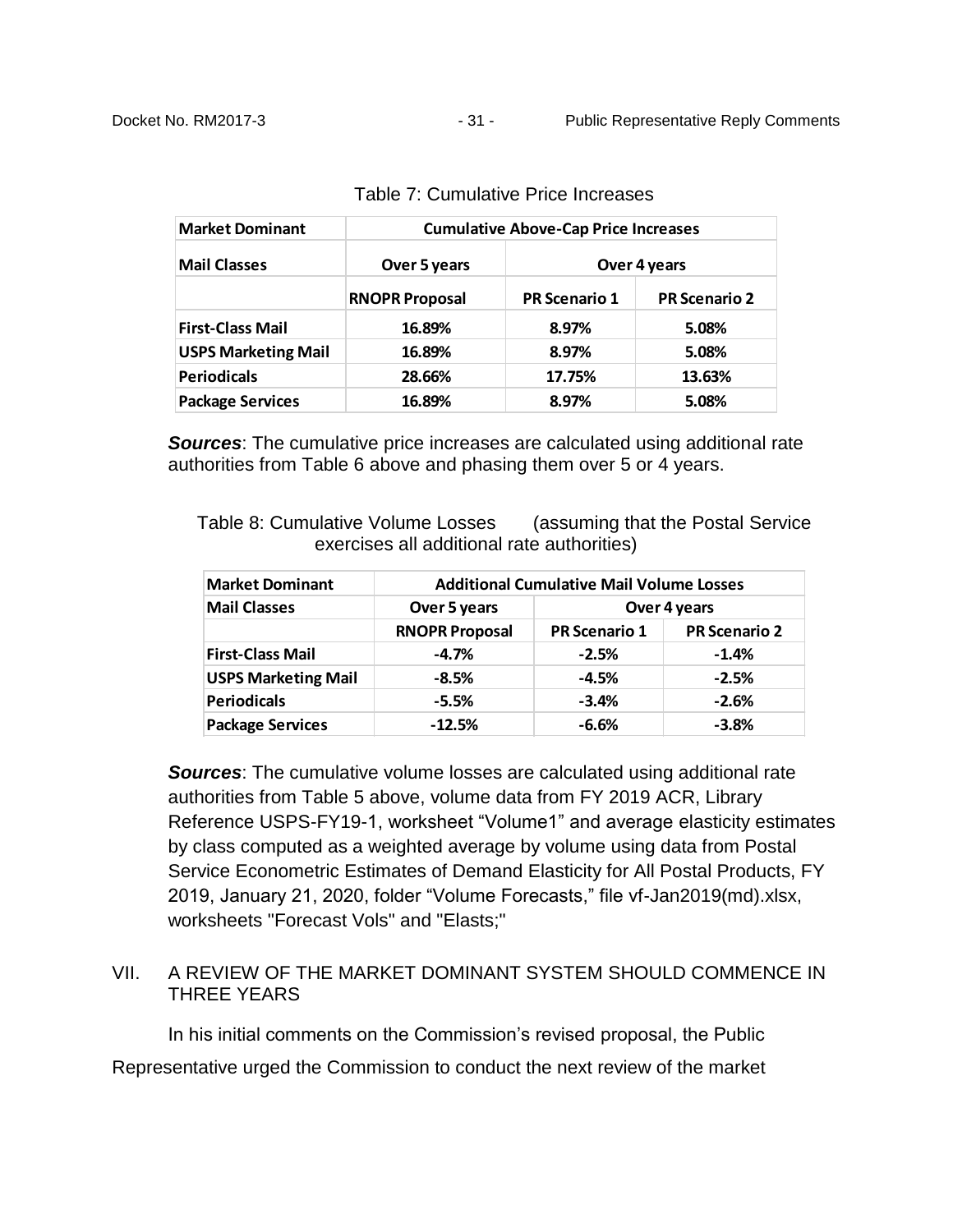dominant system in 3 years. 2020 PR Comments at 50-53. The Pubic Representative relied upon 5 reasons for his recommendation. *Id.* First, any delays in implementing the revised system will delay commencement of the next assessment. Second, delays in the commencement of the next review will delay its conclusion. Third, three years should provide the Commission with enough rate cycles and data to begin to perform a reliable assessment, and the review period could be extended if it appeared that more experience with the system is needed. Fourth, a prompt assessment of the system is important to protect stakeholders. Fifth, a 3-year review period will better position the Commission to react promptly to any perceived problems with the system.

All five of the reasons given by the Public Representative for initiating a 3-year review period remain valid. However, the allegations by several parties that the proposed system will result in serious injury to themselves and to the Postal Service provide additional support for two of the five reasons cited by the Public Representative to support a 3-year review period—the need to protect stakeholders and the enhanced apply of the Commission to respond to any perceived problems with the system.

Although the Public Representative takes seriously allegations that the revised system will harm mailers and other stakeholders, he continues to believe that the mitigation efforts discussed above and in his earlier comments can provide adequate protection to the potentially affected interests consistent with the requirements of title 39. These mitigation measures, when coupled with a 3-year review period will provide stakeholders more certainty and ensure better protection than the same measures coupled with a 5-year review period.

#### <span id="page-33-0"></span>VIII. CONCLUSION

The 10 Year Rate System Review presents the Commission with the first opportunity to comprehensively examine the system's performance and to make changes needed to ensure the system will achieve the PAEA's statutory objectives. The Commission's actions are, of course, only part of the broader spectrum of actions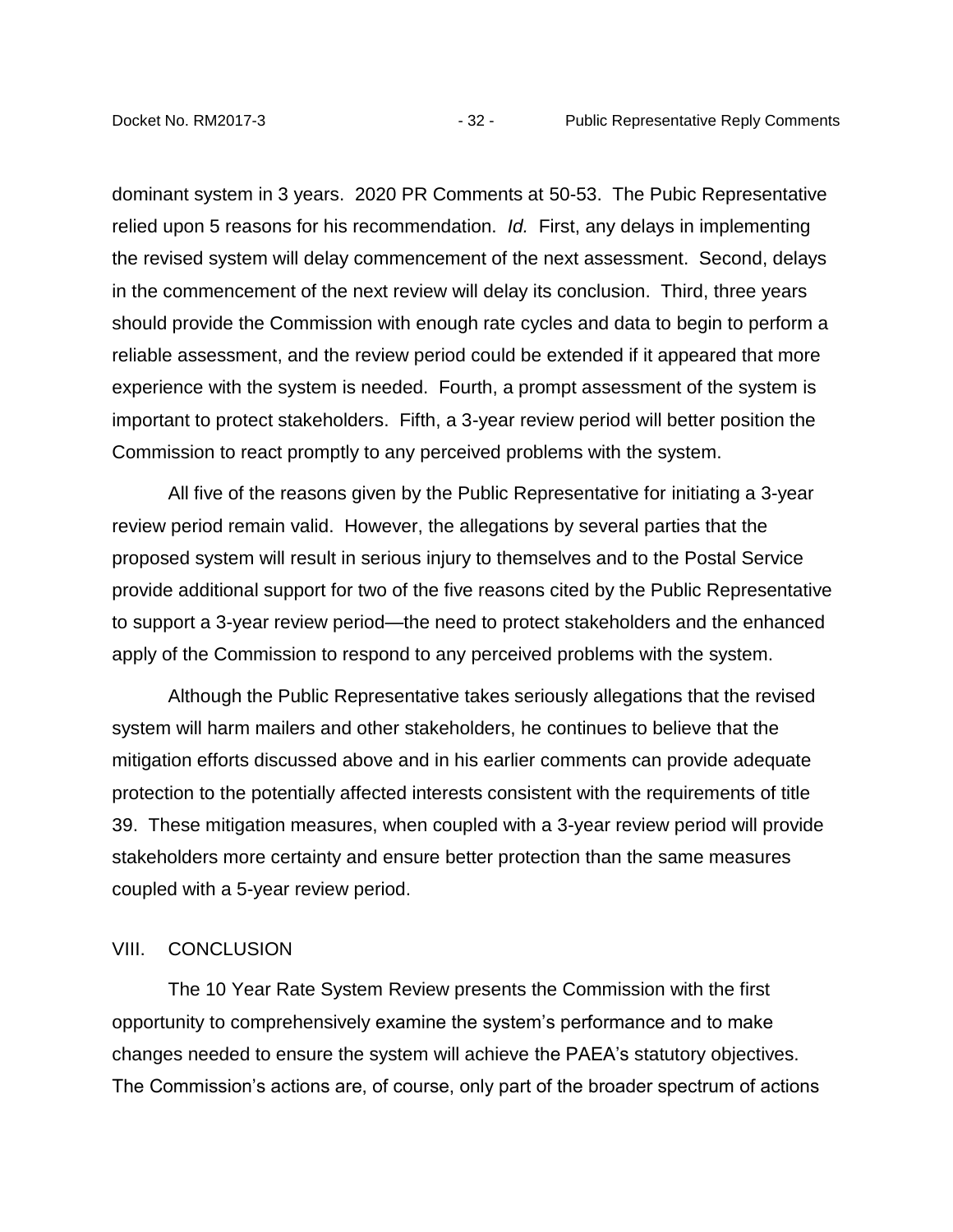that need to be taken to address problems with our postal system. Congress, the Postal Service, and stakeholders also have important roles to play. The responsibilities of others does not, however, relieve the Commission of its duty to act.

Throughout this proceeding, the Public Representative has focused on measures needed to address problems with the operation of the CPI-U price cap. Along with others, the Public Representative has asserted the Commission's authority to make adjustments to the market dominant system, including, most importantly, adjustments to the price cap. The Public Representative has consistently urged the Commission to base adjustments to the price cap on recognized price cap principles. The Public Representative supports the decision by the Commission in its revised proposal to use price cap principles as the foundation for adjustments to the price cap.

Price cap principles must, of course, be implemented consistent with statutory requirements—more specifically, within the framework created by the objectives and factors in 39 U.S.C §3622(b)(2) and (b)(3) and in accordance with the requirements of § 3622(d)(3). As demonstrated by the comments filed in response to the Commission's most recent proposal, implementation of price cap principles within the statutory framework and consistent with statutory requirements will be difficult. But the Commission does have the tools, within the boundaries of its authority, to make needed improvements to the system.

In its previous comments, the Public Representative has:

- $\triangleright$  Supported the Commission's assertion of Its statutory authority to modify the CPI-U price cap, 2017 PR Comments at 30;
- $\triangleright$  Supported the Commission's proposal to provide the Postal Service with supplemental rate authority based upon exogenous factors, 2020 PR Comments at 5-6;
- $\triangleright$  Supported the Commission's effort to address the adverse effects that declines in mail density have on the Postal Service's ability to achieve net income and presented a detailed analysis of the Commission's Density Rate Authority mechanism suggesting measures to eliminate potential problems, *Id.* at 6-19;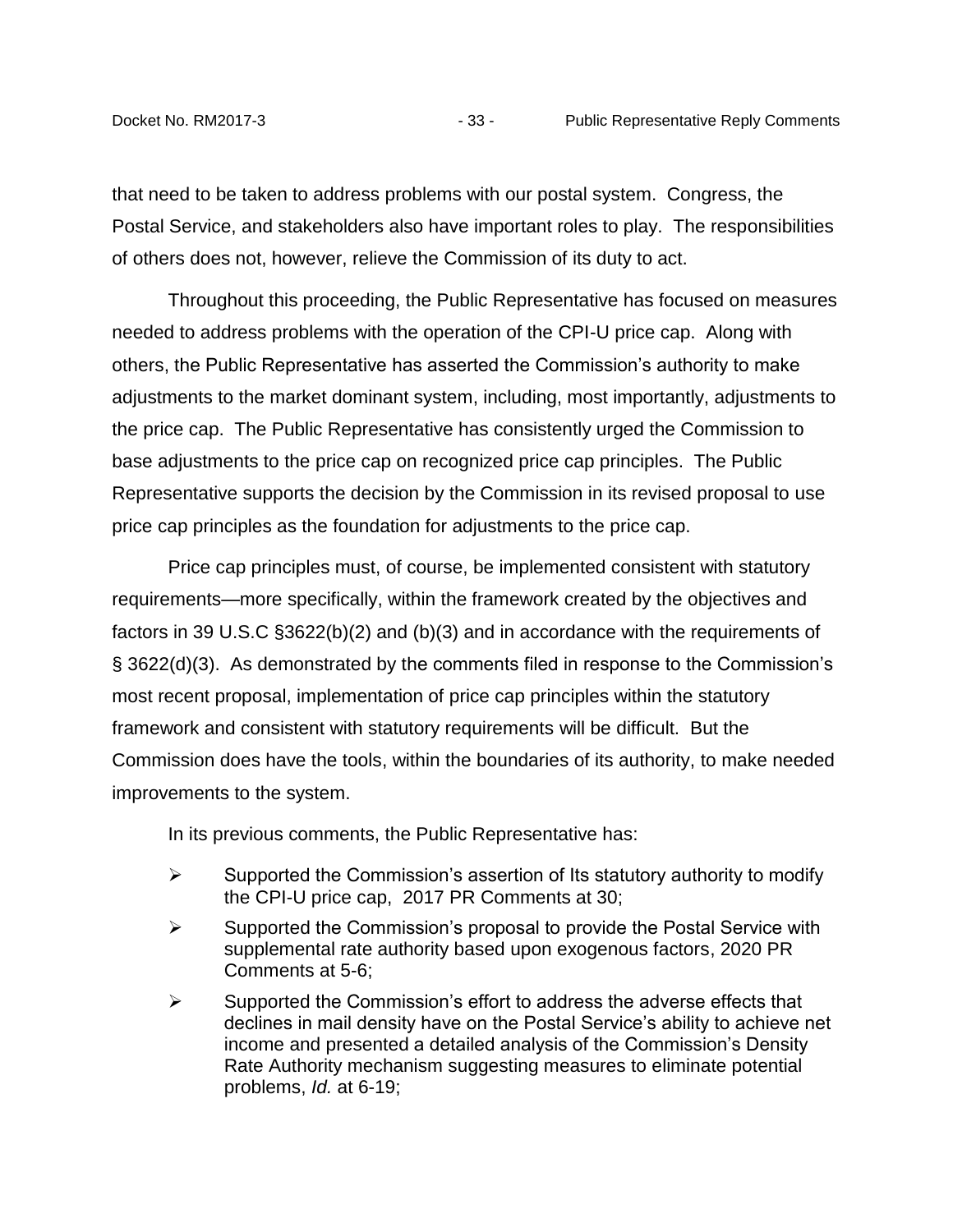- $\triangleright$  Supported an adjustment of the price cap that would provide the Postal Service an opportunity to generate additional revenue based upon statutorily mandated retirement payment obligation, *Id.* at 3;
- $\triangleright$  Opposed a revenue-based allocation of retirement obligation costs to Competitive products, but offered an alternative that would limit the allocation to no more than the minimum Competitive product contribution percentage required by 39 CFR § 3015.7 (c)(1), *Id.* at 19-23;
- $\triangleright$  Proposed modifications to the mechanism for making price cap adjustments for statutorily mandated payments for retirement obligations that would provide for earlier revenue collection and for a shorter, 4-year, phase-in period, *Id.* at 27-30;
- $\triangleright$  Opposed various requirements that would be imposed on the Postal Service's use of revenues from the supplemental authority due to the retirement obligation adjustment, *Id.* at 31-38;
- Opposed the proposed Performance-Based Adjustment, *Id.* at 39-47;
- $\triangleright$  Accepted the Commission's proposal to require a minimum rate increase of 2 percentage points for non-compensatory products that are in a compensatory class, *Id.* at 47-48;
- $\triangleright$  Proposed a one-time price cap reset for non-compensatory mail classes that would permit the collection of rates closer to estimated costs, *Id.* at 49-50; and
- Urged the Commission to adopt a 3-year review period, *Id.* at 50-53.

In these reply comments, the Public Representative:

- $\triangleright$  Opposes claims that adjustment to the price cap constituted an unlawful elimination or abrogation of the cap, at 2-4;
- $\triangleright$  Supports the proposed supplemental rate authority mechanism as properly based on price cap principals and opposes claims that the mechanisms are legally barred as retroactive ratemaking, at 5-6;
- $\triangleright$  Supports the density rate adjustment proposal, but recommends changes to ensure consistency with statutory objectives, at 6-19;
- $\triangleright$  Supports supplemental rate authority for certain statutorily mandated retirement payment obligations, at 19-26;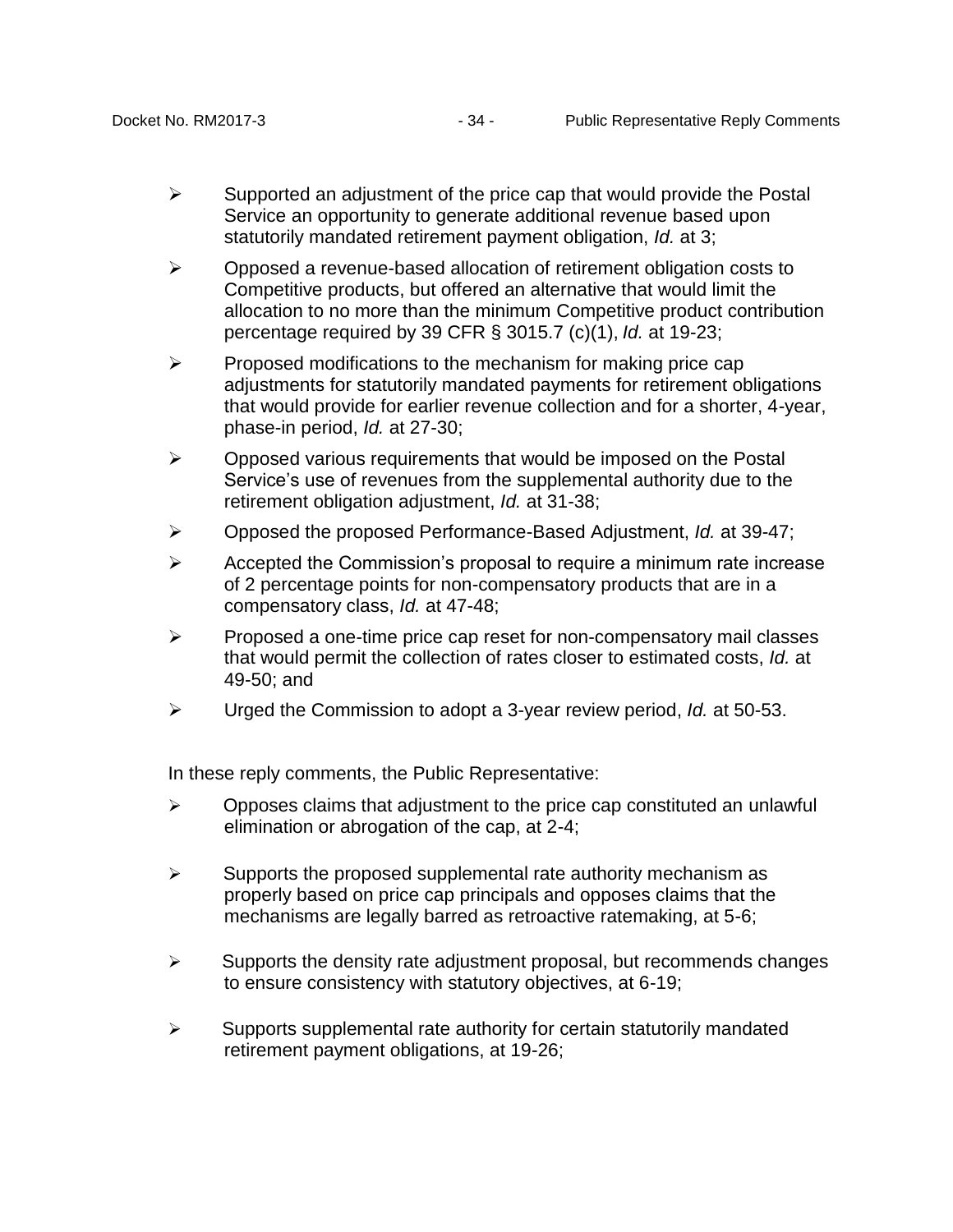- $\triangleright$  Supports increased prices for non-compensatory products in compensatory mail classes and increased rate authority for noncompensatory mail classes, subject to mitigation measures, at 27-28;
- $\triangleright$  Addresses combined cumulative impacts of price cap adjustments and measures to ameliorate those measures, at 29-32;
- $\triangleright$  Renews the Pubic Representative's recommendation that the next market dominant system review commence in three years, at 32-33.

For the reasons given above, the Public Representative submits that the system for regulating rates and classes for market dominant products should be modified as recommended herein and in the Public Representative's prior comments in this proceeding.

Respectfully submitted,

Richard A. Oliver Public Representative

Kenneth E. Richardson Samuel M. Poole Lyudmila Y. Bzhilyanskaya Assisting the Public Representative

901 New York Avenue, N.W. Suite 200 Washington, D.C. 20268-0001 Phone: (202) 789-6878; Fax (202) 789-6861 [richard.oliver@prc.gov](mailto:richard.oliver@prc.gov)